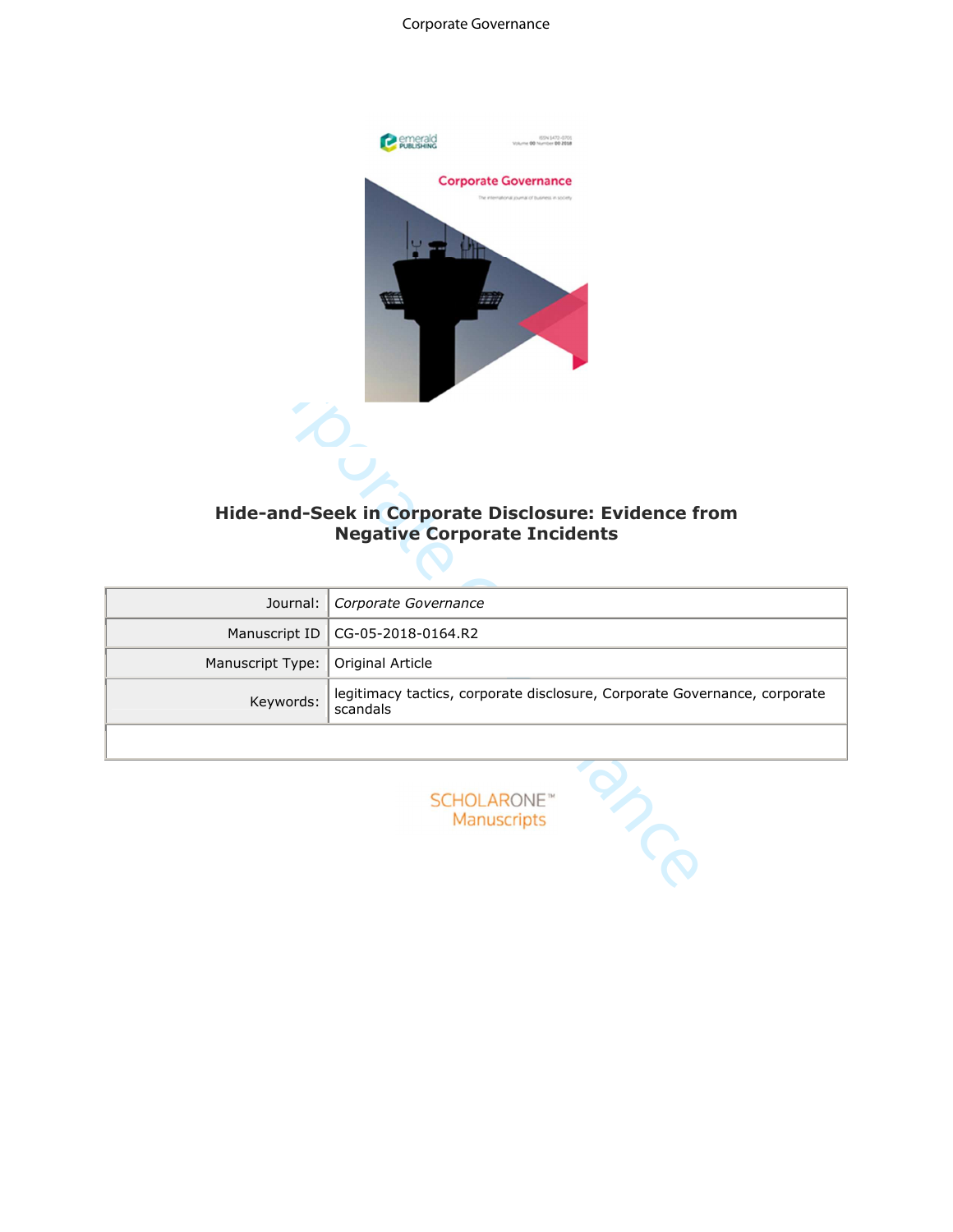## **Hide-and-Seek in Corporate Disclosure: Evidence from Negative Corporate Incidents**

**Purpose**: This paper scrutinizes the legitimacy tactics employed in the annual reports of UK listed companies after their major corporate scandals.

**Design/methodology/approach**: For a sample consisted of 19 companies that are indulged in corporate scandals, the content analysis approach was used to comprehend how corporate disclosure is used as an intermediary to rationalize corporate actions subsequent to corporate scandals.

**Findings**: The findings reveal that firms use a wide range of legitimisation strategies in the manner that contribute to shape disclosure communications concerning negative incidents. We discovered that disclosure blur is used by the firms in times when there is an urge intended to create management by the firms for its stakeholders. For instance, some firms may offset the negativity linked to an incident by rendering such explanations amidst positive information.

**Originality/value**: Contrary to earlier studies conducted on accounting scandals, we incorporated extensive corporate scandals such as human rights violations, controversies pertinent to child labour, environmental scandals, corruption, financial embezzlement, and tax evasion.

## **1. Introduction**

the findings reveal that firms use a wide range of legitimisation st<br>contribute to shape disclosure communications concerning negated that disclosure blur is used by the firms in times when the<br>reate management by the fir This study investigates the legitimisation strategies used by companies during disclosure of negative information in their annual reports. Many studies have focussed on compliance of firms with codes of corporate governance (hereafter 'CG') practices (*e.g. see* Albu and Gîrbină, 2015; Nerantzidis and Tsamis, 2017; Lepore *et al.*, 2018), as opposed to the quality or type of disclosures made by such firms. Thus, our study contributes to the disclosure research within CG literature. Accordingly, companies in several parts of the world are increasingly confronted with countess regulations and CG practices that obligate managers to declare disclosures regarding various activities of the firm. Accordingly, managers find themselves bewildered either to disclose certain information or retain it and at sometimes end up paying lip service to protect firm's reputation (Laufer, 2006).

Accordingly, such situations may occur where firms are deliberately engaged in unethical activities which may lead to severe consequences if unearthed, such as, annulment of operating licence, or imprisonment of managers. In some cases, firms may unintentionally commit acts that inflict adverse effects on its reputation and for its surrounding (Hahn, 2012). As an instance, BP suffered an accidental oil spill in 2010 which caused a large scale havoc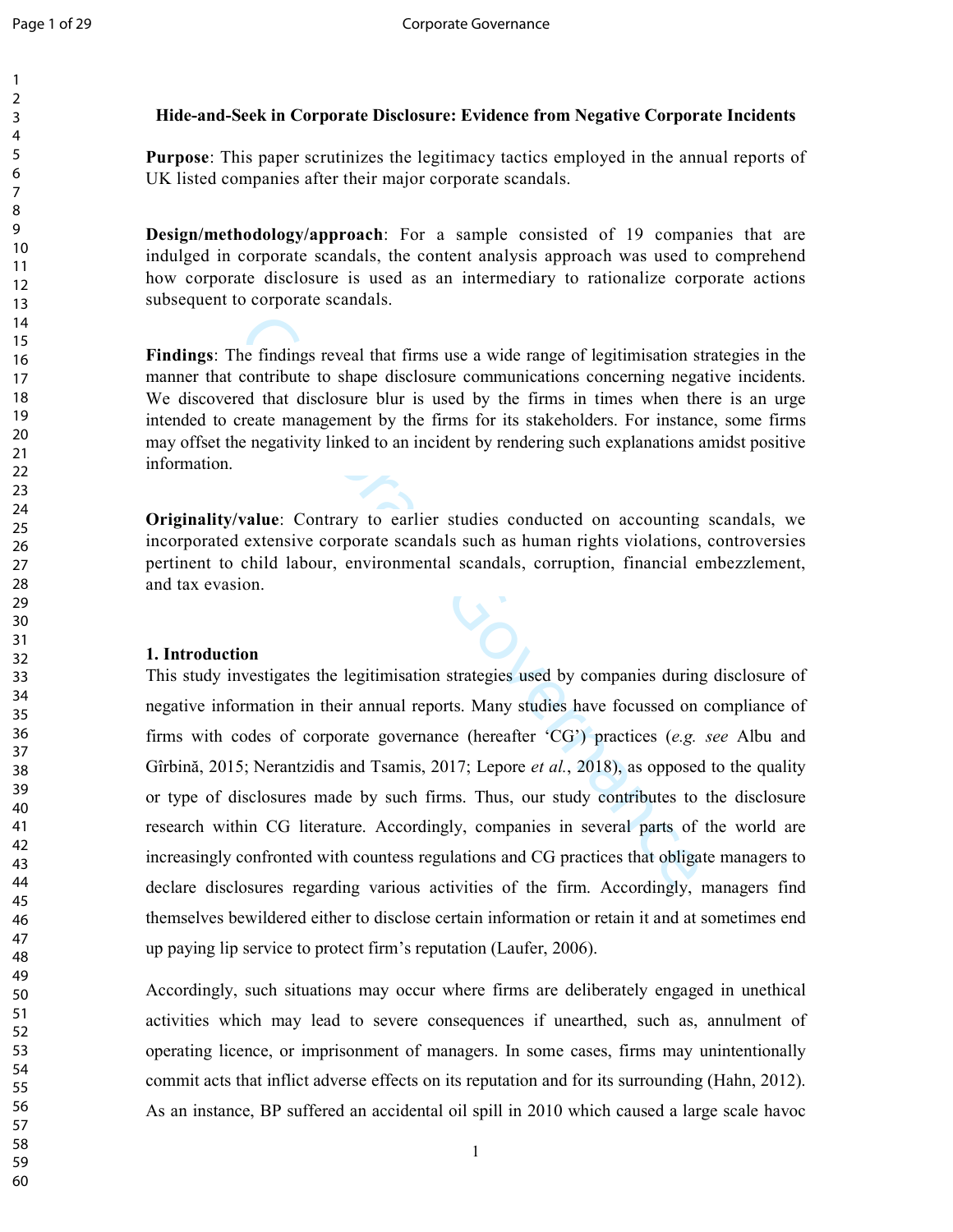in the Gulf of Mexico (Lin-Hi and Blumberg, 2011). This caused damage to the ecosystem in the Gulf of Mexico, with an estimated 5000 barrels of oil spillage per day. Subsequently, the BP acknowledged the huge impact of this tragic event and undertook the responsibility to extricate the spillage. In addition to costly litigation, BP's share prices plummeted due to the devastating environmental disaster (BBC, 2010; Lin-Hi and Blumberg, 2011). This is an instance of how such mishaps can cost a fortune to firms. On the other hand, Volkswagen had forged emissions testing for its vehicles by camouflaging them for low emission vehicles with the intention to attract multitude of customers. This was a deliberate action which resulted in severe erosion of the firm's credibility by its stakeholders as well as lawsuits were instigated by its consumers and environmental campaigners. Other poor practices perpetrated by firms included tax avoidance and labour exploitation (for e.g. Dowling, 2014 and Lewis *et al.*, 2015). According to Hahn (2012) when such catch the attention of firms' stakeholders, the affected firms often respond by denying them, or covering their acts to minimise reputational damage, or admit the guilt with a pledge not to repeat it again.

ention to attract multitude of customers. This was a deliberate<br>vere erosion of the firm's credibility by its stakeholders as well as<br>its consumers and environmental campaigners. Other poor practic<br>uded tax avoidance and In addition to internal whistleblowing, country-level institutional factors and the media continue to play a key role in exposing negative incidents and scandals affecting firms globally (Petra, 2006; Adams *et al.*, 2018; Ullah *et al.,* 2018). Such exposures often incite regulatory scrutiny and public reactions resulting in abstention of firm's products or service by customers (Dash, 2012). To overcome such risks, firms adopt various strategies to protect and/or repair their corporate reputation. Extant evidence suggests that firms use various legitimisation strategies to neutralise the consequences of a negative incidents or scandals which threaten their survival (Pollach, 2015; Li *et al.*, 2016). In this paper, we analysed the strategies adopted by firms to dispel negative publicity corporate reputation followed by negative incidents and scandals. We performed content analysis of annual report disclosures provided by UK-based Multinational Enterprises (MNEs) that exhibit the common themes and strategies embraced by firms to rationalise incidents arising from accounting, social and environmental issues. By doing so, we unveiled strategies used by the firms to sustain legitimacy in the aftermath of big scandals and other negative incidents. This study elucidates insights into the responsive strategies adopted by firms for each category of incidents faced by individual firms, i.e. accounting, social and/or environmental issues. As this paper discovers, plenty firms provide voluntary disclosures concerning incidents which affect them (*see also* Elmagrhi *et al.*, 2016). We also observed that most firms provide disclosures of such corporate incidents within their corporate social responsibility (hereafter 'CSR')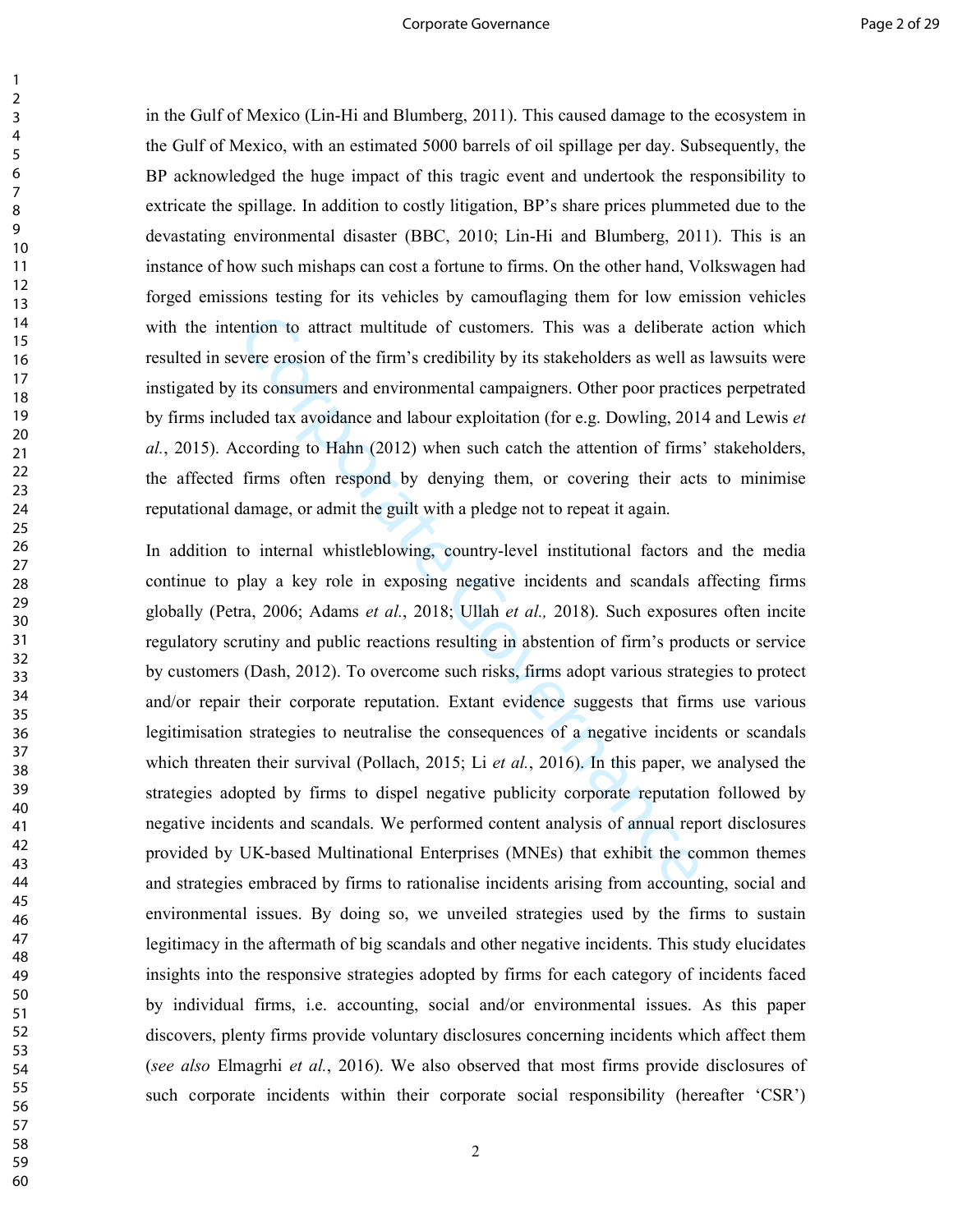#### Page 3 of 29 Corporate Governance

statements. Consistent with Martínez-Ferrero *et al.* (2016), we argue that the choice of CSR statements for disclosing corporate incidents is intended to boost stakeholder confidence in the affected firms as well as to safeguard firm reputation within the capital market.

Finally, the findings obtained in this study contribute to literature by providing evidence concerning responses of UK-based MNEs to negative incidents. The paper espouses the approach used by Hahn and Lulfs (2014) in examining corporate disclosure strategies selected by US-based firms to legitimise negative events incidents.

The organizational pattern of this paper follows a section that include discussion of literature review and theoretical framework underpinning this study, a further section that explicates research methodology, the section last section that elaborates the findings obtained in this paper and the last section discusses conclusion.

## **2. Literature review and hypothesis development**

#### *2.1 The Media and Political Costs*

Solutional pattern of this paper follows a section that include discussion-<br>tional pattern of this paper follows a section that include discussio<br>heoretical framework underpinning this study, a further section<br>hodology, th Electronic and print media reports play a significant role in reducing information asymmetry through sharing information with stakeholders (Dash, 2012). The media can influence the information disclosed within firms' annual reports. Firms thus include information within their annual reports to rebut or express regret for claims made by the media. Stakeholders and consumers would be averse to such negative media exposure. Han and Wang (1998) argue that firms tend to provide certain disclosures in order to minimise political costs. This ensures that firms are not exposed to any scrutiny or scandals. Lemon and Cahan (1997) examined the disclosure patterns of the firms operating in environmentally sensitive industries and found that such firms attracted more political attention than others, and also experienced political costs. The studies of Lemon and Cahan (1997) and Han and Wang (1998) subsequently concluded that political attention is correlated with increase in environmental disclosures. Also, Belkaoui and Karpik (1989) found that socially responsible companies show a positive social performance and are likely to disclose positive information in their annual reports. These two studies show that companies are more likely to disclose information if they are under pressure from the society or regulations. Moreover, firms are likely to include sensitive information to assure their stakeholders that they consider environment and their community under consideration and are conscious of future sustainability.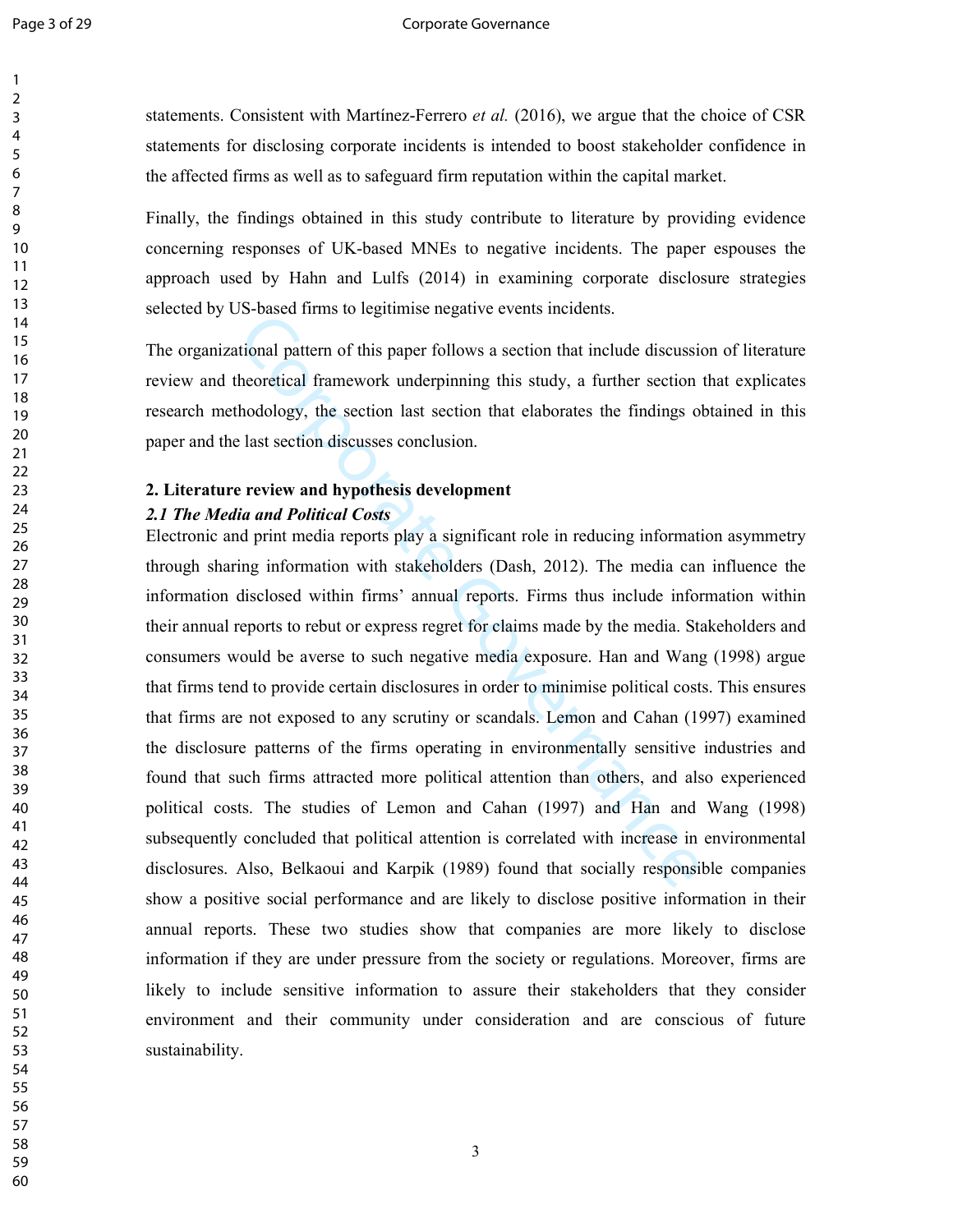Literature suggests that companies are more likely to disclose positive information in which they demonstrate responsibility and have a positive public image in the eyes of the stakeholders (Elmagrhi *et al.,* 2016; Lepore *et al.,* 2018). Other empirical evidence shows that different social voluntary disclosure and value-added statements will be used in annual reports in order to reduce the information asymmetry between stakeholders and the companies' management and to create a positive image for the companies (Ness and Mirza, 1991; Panchapakesan and McKinnon, 1992; Deegan and Hallam, 1991; Lim and McKinnon, 1993 and Deegan and Carroll, 1993). Even though the results for these empirical researches show a nexus between social responsibility and the amount of social disclosure in the annual reports, yet they identify that there is no necessary reason why the amount of disclosure should be related to the level of social spending (Milne, 2002). Notwithstanding, firms voluntarily provide information particularly where they deem their actions to be socially and environmentally acceptable (Watts and Zimmerman, 1978).

#### **2.2 Disclosure Blur**

egan and Carroll, 1993). Even though the results for these empiris between social responsibility and the amount of social disclosure<br>they identify that there is no necessary reason why the amount<br>lated to the level of soci Chauvey et al. (2015) observed that the amount of disclosures provided within annual reports of firms continues to increase over time. This includes a variety of information concerning social and environmental factors related to firms. However, the writers questioned the utility of such information. They argue that its quality is poor owing to factors such as vague information often provided to conceal negative incidents or scandals and protect the firm's legitimacy (Laufer, 2006; Chauvey *et al.,* 2015). Nevertheless, a company's legitimacy may be threatened after disclosure of negative incidents and events, and managers must therefore choose whether to disclose such information or to hide it from public. According to Bansal and Clelland (2004), companies disclosing negative information about themselves jeopardize their legitimacy particularly if the reported incidents contravenes society's expectations.

On the other hand, companies that fail to disclose negative incidents and scandals affecting them to stakeholders also risk losing their legitimacy often with negative repercussions in the event that information is revealed by the media or whistle-blowers (Heide and Våland, 2005; Dash, 2012; Reimsbach and Hahn, 2015). In light of these observations, the disclosure of negative scandals is a critical and sensitive issue and ought to be handled with due care by the firms (Janssen *et al.,* 2015). Disclosure of negative information as well as failure to do so have the potential to tarnish a company's legitimacy (Bitektine and Haack, 2015). Lundholm and Van Winkle (2006) argued that it is not the case whether the information will be revealed rather when it will be revealed. These writers further observed that although negative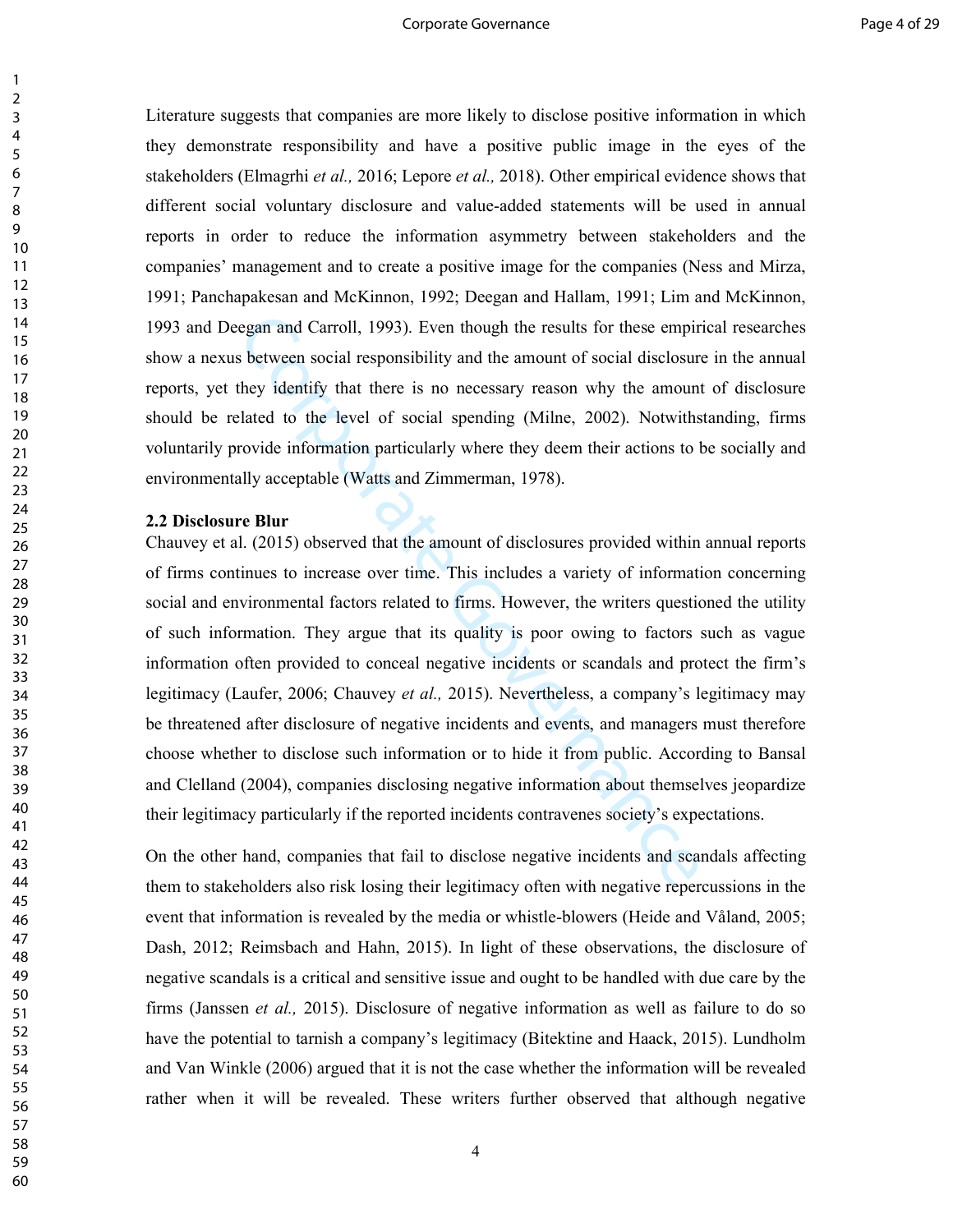#### Page 5 of 29 Corporate Governance

incidents can cause conflicts between a company and society, yet the way such information is disclosed possess the potential to discard or control the impact of negative information. Not the least, Janney and Gove (2011) argued that any negative information emanating from third parties may suggest that the affected company is trying to hide some information from the public and thus risking severe damage to its legitimacy.

constrained and a metalling to use So that the prooghiemstra, 2000; Adams and Zutshi, 2004). This is also vital in proghiemstra, 2000; Adams and Zutshi, 2004). This is also vital in preceptions are corrected (Hooghiemstra Companies that have encountered negative incidents can still improve their image by disclosing the strategies they are using or intending to use so that the problem can be remedied (Hooghiemstra, 2000; Adams and Zutshi, 2004). This is also vital in ensuring that stakeholders' perceptions are corrected (Hooghiemstra, 2000; Cormier and Gordon, 2001; Holder-Webb et al, 2009). However, existing evidence suggests that most firms prefer to make disclosures regarding positive issues (Deegan and Rankin, 1996; Milne et al, 2009; Khan *et al.,* 2013). For instance, Deegan and Gordon (1996) observed that various companies disclose little negative information while prefer to disclose abundance of positive information. Instances of the positive disclosure observed within empirical literature include: voluntary adoption of environmental practices (for e.g. Mitra and Datta, 2014 and Zeng, 2012), establishment of wildlife preservation areas (for e.g. see Harris, 2014 and Carruthers, 2012) and energy saving measures (Mata *et al.,* 2013; Pombo *et al.,* 2016 and Nisiforou *et al.,* 2012). Conversely, the negative disclosure observed in the related literature incudes 'admission of causing environmental or health related problems' (De Villiers and Alexander, 2014), and 'pollution and waste management challenges and investigations by authorities' (Cormier and Magnan, 2015 and Matsumura *et al.,* 2013). Nevertheless, Holder-Webb et al. (2009) while examining the disclosures of US firms under government investigation concluded that the disclosure quality is poor as information provided was vague, lacked depth and was less useful to stakeholders. This evidence suggests that some companies may reveal CSR disclosures merely as a way of paying lip service.

The variety of approaches used by companies to restore or protect their legitimacy is well documented in literature. Some companies may deny the incident and shift the blame to the accidents, make claims that their actions are better than other companies or countering the accuser to reduce the accuser's credibility (Suchman, 1995; Benoit, 1997). The present study argues that the effectiveness of such approaches in restoring a company's reputation is likely to vary from approach to approach, company to company, or industry to industry. It is also possible that the type of approach adopted may be informed by the type and severity of the incident at hands. What is evident in literature is that, although various firms disclose both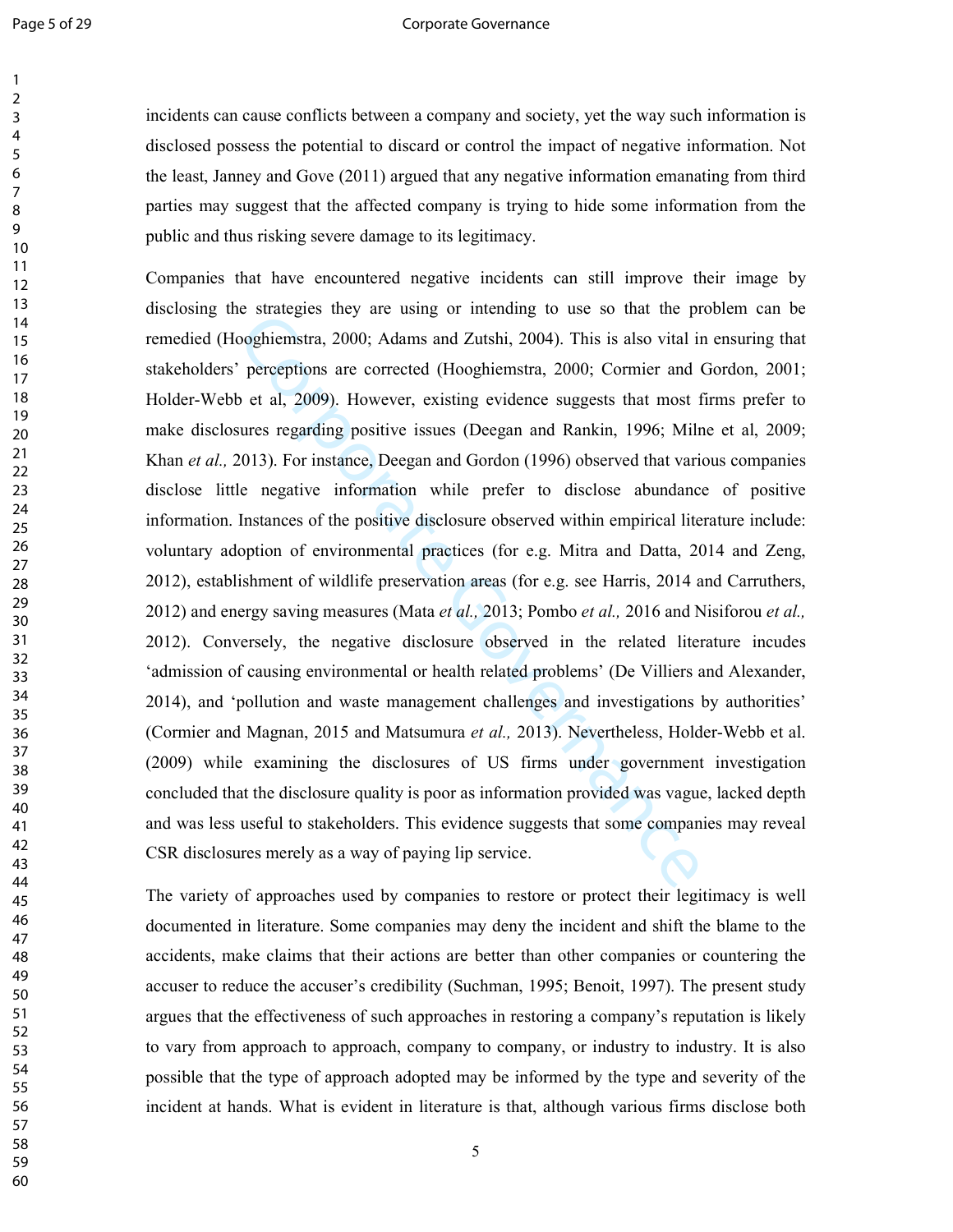positive and negative voluntary information, most disclosures contain mainly positive information (Clatworthy and Jones, 2003).

Sa strategy to attroduce the negative information to externative<br>pany. Some companies have been involved in using persuasive<br>keholders' perceptions while reporting negative incidences, inclu<br>cresses or associating it with Literature also shows that many companies prefer to attribute negative news to external factors instead of realizing their internal weaknesses. This observation is consistent with the findings of Yuthas et al. (2002) which suggests that firms with negative news tend to use fewer self-referral terms, such as, 'we' and 'our'. This choice of the language can be interpreted as a strategy to attribute the negative information to externalities instead of the affected company. Some companies have been involved in using persuasive strategies to influence stakeholders' perceptions while reporting negative incidences, including narrating their past successes or associating it with parent company's reputation (Higgins and Walker, 2012). Other companies deem the disclosure of negative information as inconsequential (Hahn and Lülfs, 2014). In this context, companies adopt a series of language styles to manipulate stakeholders' perceptions. This can include, but is not limited to, using vague and ambiguous phrases, numbers and statements (Hahn and Lülfs, 2014).

In this paper, we investigate how UK companies make CSR disclosures particularly by focussing on how explanations regarding negative incidents and scandals are documented within CSR reports.

#### *2.3 Legitimacy Theory*

Gray et al. (1995) argue that undertaking voluntary disclosures not only enhance corporate transparency but also boost companies' image in the eyes of their stakeholders. Consistent with the legitimacy theory's assumption, stakeholders' attitudes and perceptions about companies are significantly influenced by the information disclosed by each company. However, such disclosures may show how a company is dealing with positive or negative issues affecting it including societal and environmental pressures. Other disclosures may also be an acknowledgement of errors and mistakes that individual companies may have made including the plans *how affected companies intend to overcome their mistakes to improve their public image.* Accordingly, Suchman (1995) thus suggests that legitimacy is the perception concerning an entity's actions compared with societal norms and values.

Chan et al. (2014) argue that stakeholders and public in general can boycott the products of a company which is deemed to be engaged in illegitimate activities that contravene societal expectations. For this reason, firms are increasingly under pressure to provide disclosures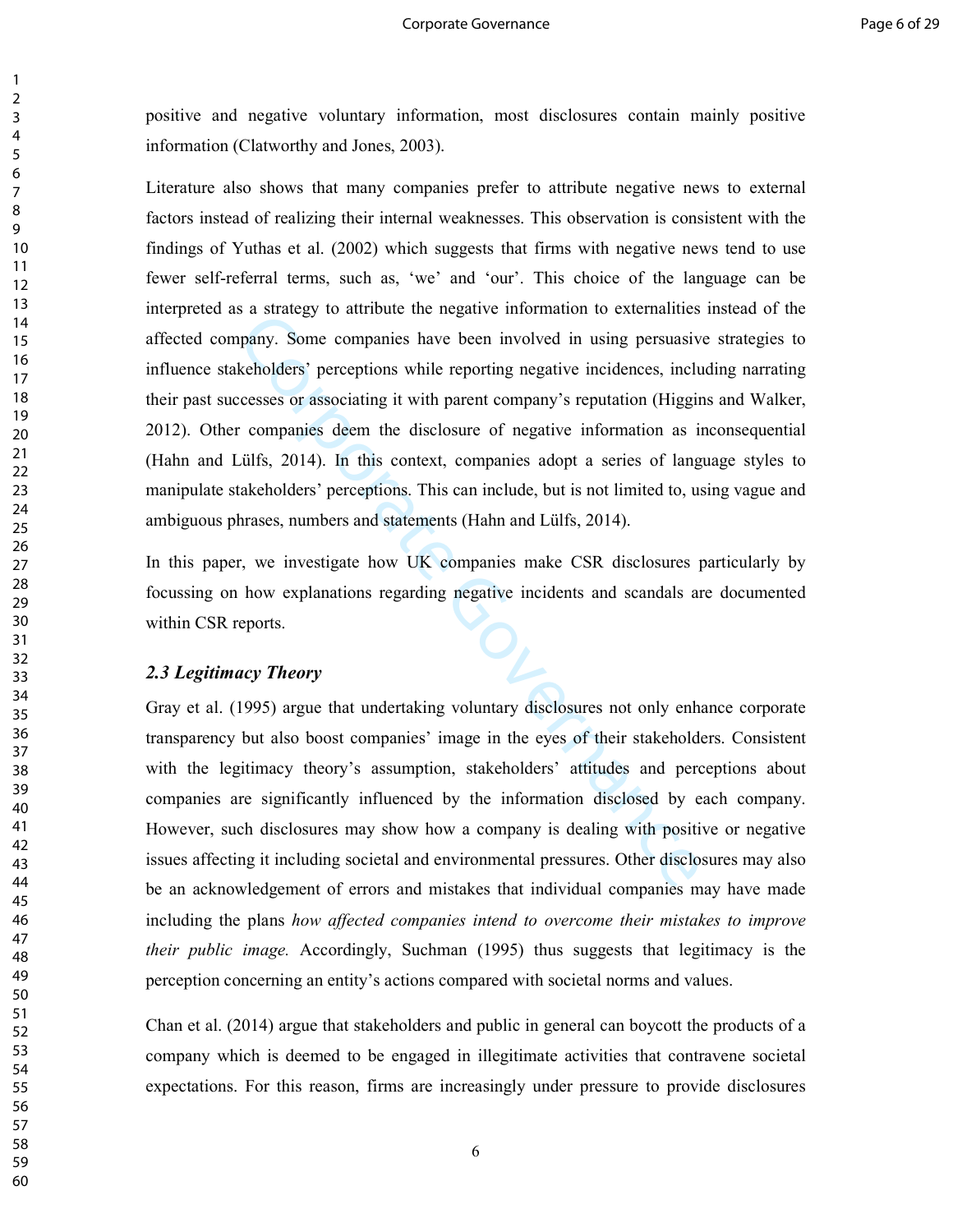#### Page 7 of 29 Corporate Governance

about sustainability, societal  $\&$  environmental impact of their actions and not merely their financial performance. Such disclosures are intended to earn, maintain, or restore legitimacy and demonstrate social responsibility to stakeholders (Dowling and Pfeffer, 1975; Deegan, 2002; O'Donovan, 2002). Notwithstanding, some firms choose to provide extra disclosures than required by the existing regulations. As Branco and Rodrigues (2006) further contend, larger companies tend to attract more CSR scrutiny than smaller companies due to manifold regulations and involvement of several stakeholders. It therefore suggests that larger companies are likely to make more CSR disclosures than the small-sized firms, and their legitimacy in contrast to the smaller firms is in peril (Ashforth and Gibbs, 1990 and Morsing and Shultz, 2006).

re likely to make more CSR disclosures than the small-sized fi<br>contrast to the smaller firms is in peril (Ashforth and Gibbs, 199<br>006).<br>Sigitimacy, Van Staden and Hooks (2007) argue that companies can<br>approach. The reacti To achieve legitimacy, Van Staden and Hooks (2007) argue that companies can use a reactive or proactive approach. The reactive approach occurs where companies provide explanations related to a recent event, crisis or scandal within their CSR statements. On the other hand, a proactive approach involves companies providing continuous disclosures about their activities and risks, both current and anticipated, as a way of protecting their legitimacy (Neu *et al.,* 1998; Arvidsson, 2010; Nerantzidis and Tsamis, 2017). Companies may also provide CSR disclosures with an intention to manipulate stakeholders' perceptions as opposed to merely being transparent. In addition, evidence suggests that some disclosures regarding corporate social and environmental performance could sometimes be ambiguous or inadequate (Archel *et al.,* 2009).

## **3. Methodology**

The sample of this study is composed of nineteen companies which are associated with the United Kingdom either through the sale of products or owe subsidiaries that operate in the United Kingdom. The data collection involved collecting generic and specific keywords from the firms' annual reports (i.e. CG statements and CSR reports). The collected date was then sorted into one of eight legitimisation strategies, i.e.: (i) marginalisation, (ii) abstraction, (iii) indicating facts, (iv) institutional rationalisation, (v) theoretical rationalisation, (vi) authorisation, (vii) corrective action type 1 and (viii) corrective action type 2. Table 1 presents the definitions of these categories.

[Insert table 1 here]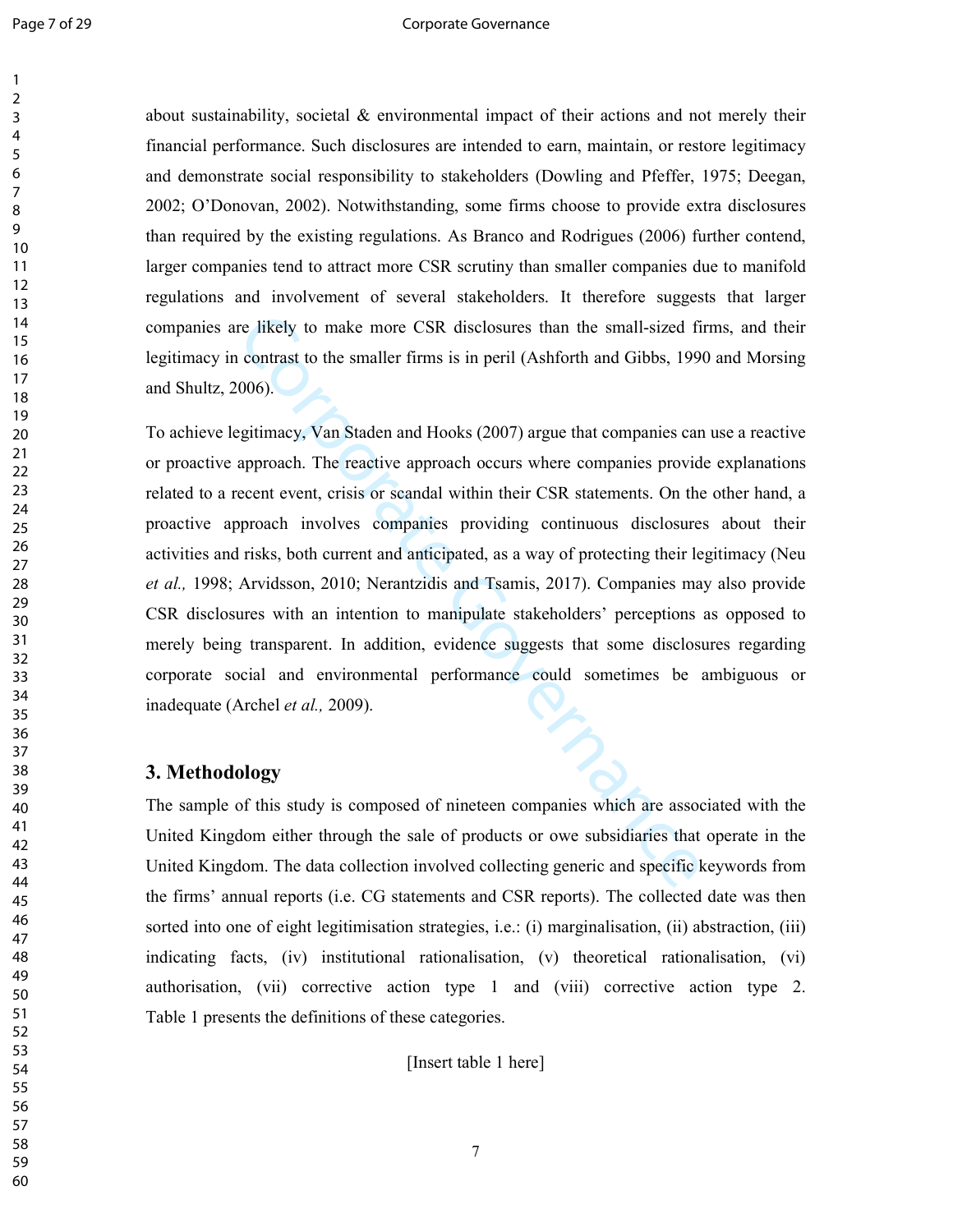We utilised an interpretivist philosophical standpoint in addressing the research problem pursued in the present study (see e.g. Othman and Rahman 2014; Atkins and Maroun 2015; Nakpodia et al. 2016). This method of inquiry permitted authors to carry out content analysis of annual report information with a view to identify legitimisation strategies used by companies following occurrence of negative incidents or scandals. Moreover, an interpretivist stance was favoured owing to its flexibility (Stake, 2005; Saunders, 2015), allowing authors to use judgement in identifying and constructing common themes about strategies used by firms to explain the occurrence of accounting, environmental and social issues. After reading the information contained in each annual report, i.e., CG statement and CSR report, the authors utilised inductive approach to discern similarities in disclosure statements intended to repair firm reputation and legitimacy.

ain the occurrence of accounting, environmental and social issues<br>tion contained in each annual report, i.e., CG statement and C:<br>ed inductive approach to discern similarities in disclosure stateme<br>eputation and legitimacy Content analysis was carried out by searching keywords related to negative incidents or scandals followed by categorization of each such statements. Examples of keywords identified included: "incident", "accident", "harm", "risk", "conflict", "negative", "human rights", "environment", "scandal", "corruption", "bribery", "tax avoidance", "child labour", and "discrimination". Similar keywords were merged to create common themes. Each incident or scandal (captured by the keywords) were juxtaposed with the legitimisation strategy published in the annual report explanation (See *Table 2* for a full list of keywords used).

# [Insert table 2 here]

The qualitative content analysis employed in this study followed the procedure recommended by Bos and Tarnai (1999). The first step commenced at a theoretical level where the research problem and research questions were identified upon reviewing literature. The next step involved establishment of the 'study sample' and 'unit of analysis', In the subsequence step, the themes identified to determine the validity and reliability of the data and the potential findings were pretested. The last procedure involved interpretation of results.

Content analysis can also lead to some challenges that have been considered in this study. Steenkamp and Northcott (2007) and Graneheim et al. (2017) identified some challenges that need to be addressed. First, the choice of unit of analysis; the difficulty to determine where to analyse a sentence or a paragraph. The paragraph gives the reader an accurate context and interpretation of the voluntary disclosure. However, due to the nature of this study, it would be more beneficial to analyse sentences. The reason being that the keywords would need to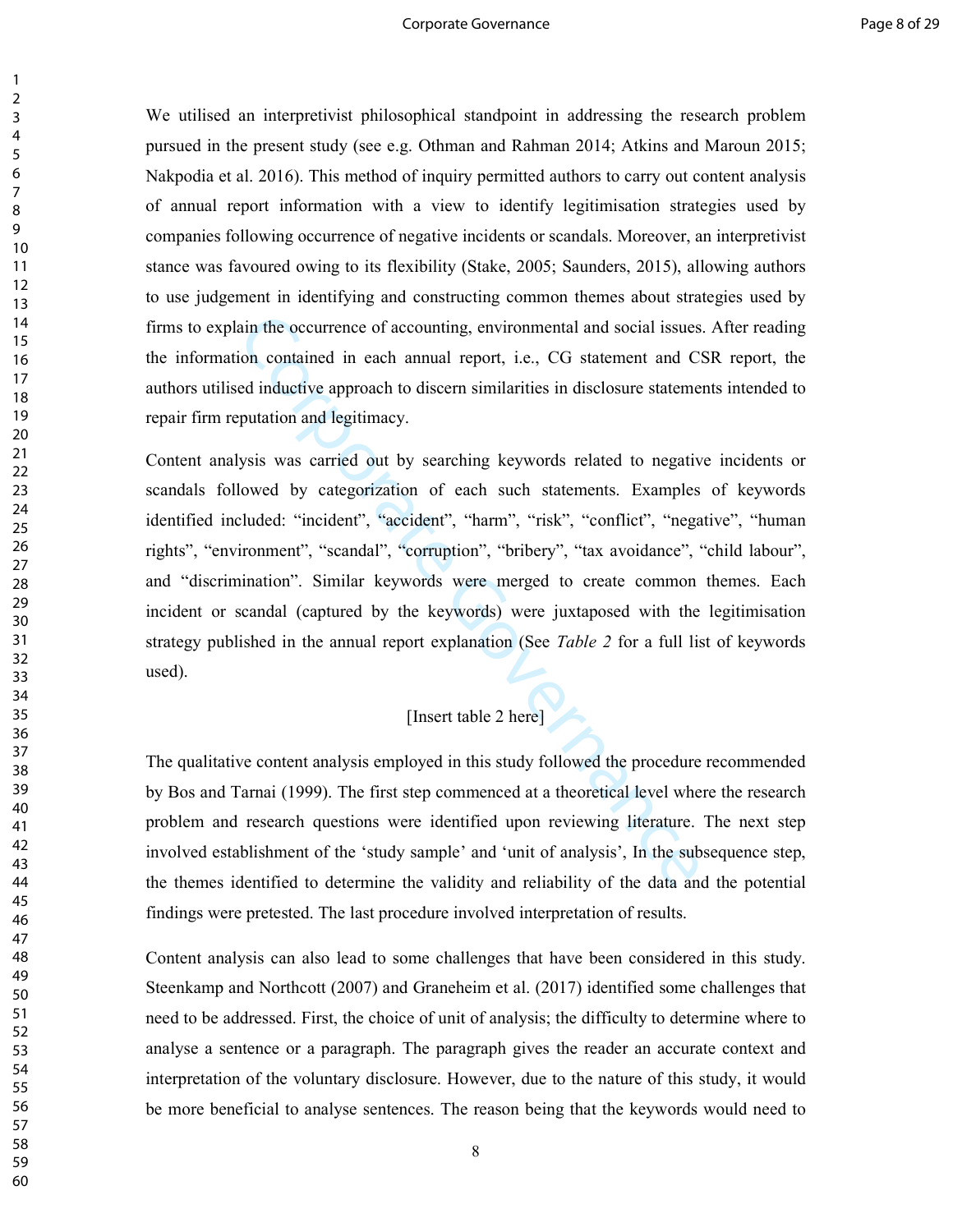#### Page 9 of 29 Corporate Governance

d that it is difficult to judge whether repetition should be include<br>ity to each other (See e.g. Song et al. 2018). Steenkamp and Ne<br>stantive judgements as a practical challenge when using cor<br>
(2004) and Stanton and Stan be identified in order to capture the addressing of the problem and the strategy used to repair their legitimacy. Another challenge can be the repetition of units- the use of the same keywords, phrases or themes. This creates difficulty as to how many times the same keywords or phrases are used throughout the text. This would be treated accordingly with the analysis of sentences; each sentence would be a different unit to analyse. Therefore, each repetitive message should be treated as a new piece of data. Holsti (1969) also identified that the use of repetitive text depends on the size of the context unit. However, it is still acknowledged that it is difficult to judge whether repetition should be included if they are in close proximity to each other (See e.g. Song et al. 2018). Steenkamp and Northcott (2007) identify substantive judgements as a practical challenge when using content analysis. Krippendorff (2004) and Stanton and Stanton (2002) expounds that while using content analysis, the text isn't confined to a single meaning rather it is further owed to the reader's judgement. Therefore, the interpretation of the text become strenuous to determine. Other possible meanings should be considered when analysing each disclosure on the grounds that every reader would not interpret each sentence in similar way.

The data was collected from annual report information released by each individual company considered in this study. This enabled the authors to understand how various companies acknowledge incidents and scandals that affect them. We were also able to perceive how companies make voluntary disclosures including intents of legitimising strategies. The legitimising strategies have been studied following the approach utilised in earlier studies (for e.g. see Hahn and Lulfs, 2014; Talbot and Boiral, 2015; Castelló *et al.,* 2016; and Hyndman and Liguori, 2016).

The analysed companies have been selected for analysis on the basis of the scandals or incident that fitted well into one of the three categories: social, environmental or accounting. Furthermore, only those companies were selected for analysis that had experienced negative or scandalous incidents. The operations of the companies must also have been based in the UK; selling their products; subsidiary or their head office. These companies were also selected on the rationale regarding the nature of the incident or the scandal as well as the year in which the incident incurred (*See Table 3*).

## [Insert table 3 here]

A summary of the key findings is presented in the results section.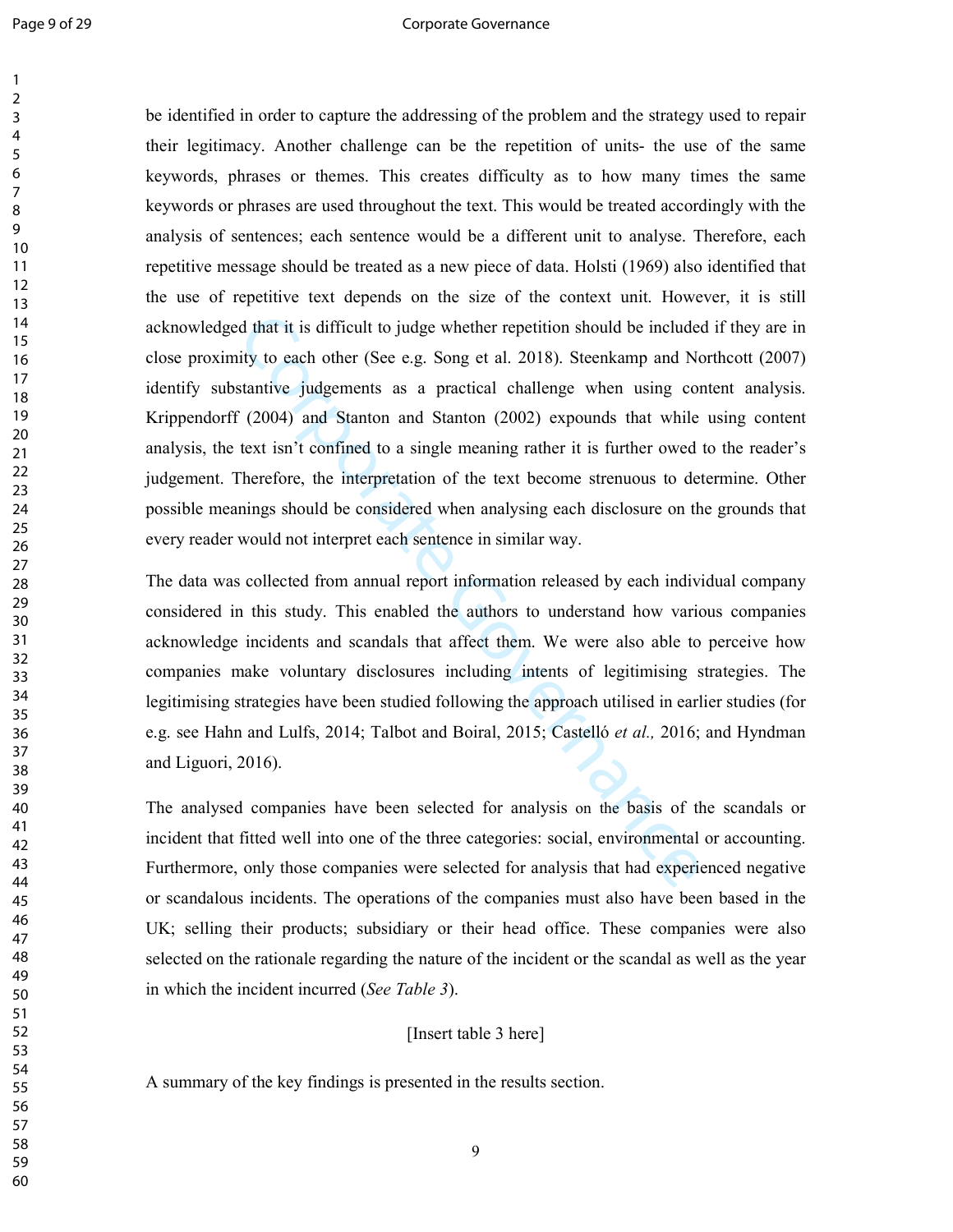## **4. Results**

This section provides a detailed discussion of the results acquired in this study. The analysis of the data resulted in the identification of seven common themes associated with the legitimisation strategies adopted by the UK firms during the provision of disclosures linked to negative incidents and scandals affecting them. Table 4 illustrates an overview of the coding scheme regarding how different explanations in response to corporate scandals were coded using reported text from the corporate documents (annual reports).

## [Insert table 4 here]

Table 4 depicts a summary of legitimation strategies used for the different categories of scandals. As evident from the descriptive analysis, non-compliant companies have employed a profusion of justifications and plenitude of legitimation strategies that include stipulated facts and assurance of taking remedial measures against non-compliance.

# [Insert table 5 here]

[Insert table 4 here]<br>
icts a summary of legitimation strategies used for the different<br>
evident from the descriptive analysis, non-compliant companies *b*<br>
of justifications and plenitude of legitimation strategies that i In terms of reliability of the coding scheme, we asked two coders to independently code five relevant annual reports using our categorisation scheme. We then compared the degree of agreements between the two coders using the Cohen's Kappa test of agreement. The purpose of this test is to determine whether independent coders will also code a category of explanation (disclosure) in similar manner as coded by the researchers (Krippendorff 2004). The Cohen Kappa test yielded a similarity statistic of 72% which confirms the validity of our coding scheme.

In the following sub sections, we have provided a critical account of the tactics used in the corporate disclosure.

## *4.1 Marginalisation*

This legitimisation strategy is used where companies intend to declare an incident as *'insignificant'*, or less detrimental to itself and others as *'affected'* (Talbot and Boiral 2015). For instance, one company provided the following explanation in the backwash of an incident: "*While no significant community incidents occurred at our operated sites, we deeply regret the significant community impacts of the dam failure at our non-operated joint venture, Samarco*" (BHP Billiton, 2016: 37). Such explanation illustrates an attempted legitimisation strategy where the company attempts to downplay the incident in question. In addition, only the description of the incident is provided in the disclosure statement. By doing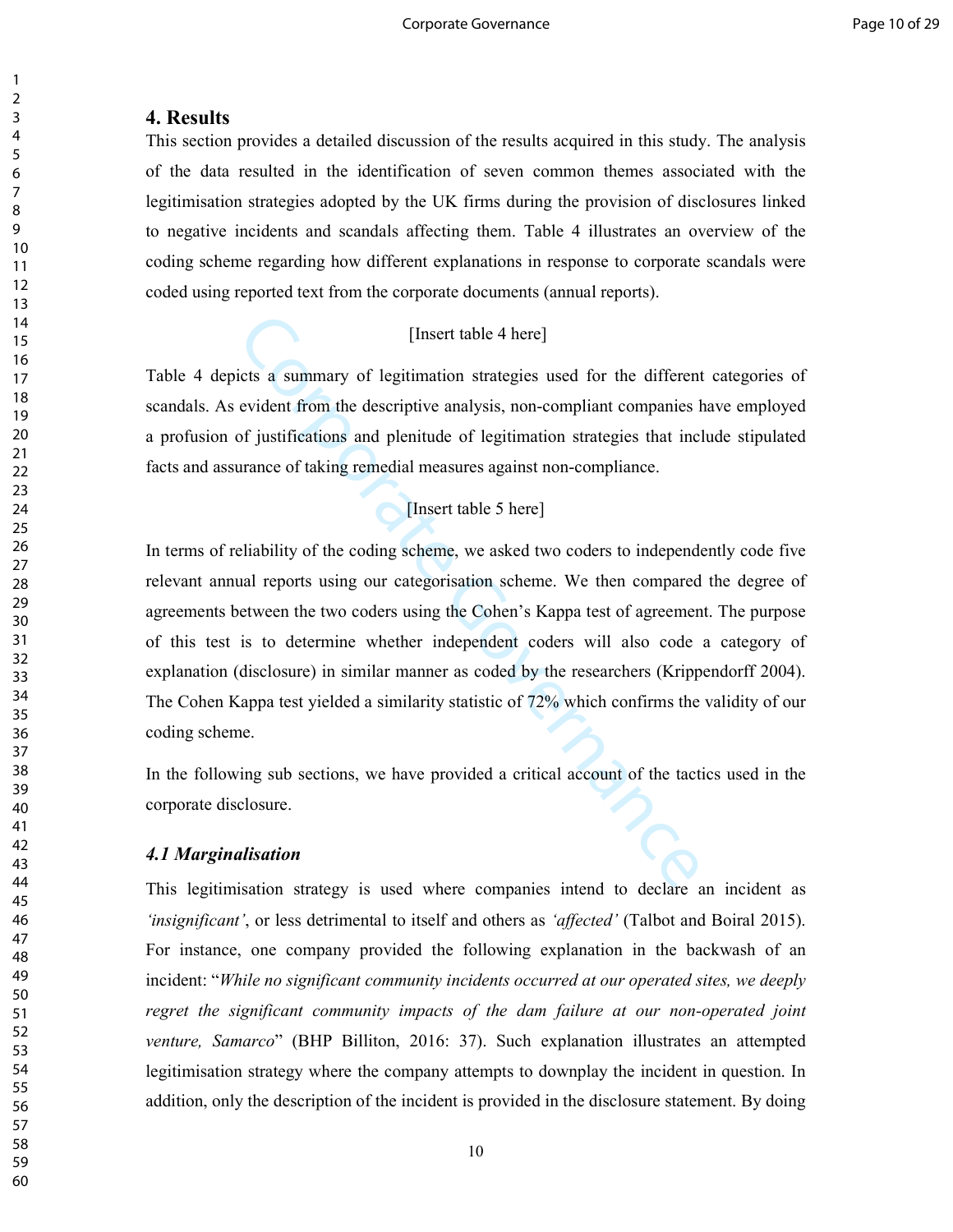so, affected companies deliberately choose not to mention the nature of their operations within the disclosure narrative. This way, companies isolate the disclosed incidents from their own operations in an endeavour to portray the incident as negligible. However, such treatment of negative incidents as peripheral issues can affect the ability of stakeholders to make effective decisions and judgement regarding the matter at hand; that is, negative incidents and scandals affecting a company. Conversely, one may argue that a company's managers would have extracted time to assess the impact of every incident on the firm's operations before making any disclosures (Idowu et al. 2017). Nevertheless, stakeholders are denied an opportunity to carry out their own evaluation of incidents associated with a company particularly so when companies provide little explanation about an incident or how it affects the operations of a firm.

## *4.2 Abstraction*

The data analysed also show that firms employ an abstraction strategy to legitimise negative incidents. This strategy is found where companies generalise a negative incident to demonstrate as if an incident has affected many companies besides the company in question (Castelló et al. 2016). Such explanations also tend to be very equivocal in nature. An example of such disclosure is illustrated in the following statement:

*"Many transactions that occur during the ordinary course of business for which the ultimate tax determination is uncertain"* (Amazon, 2014:21).

Fore making any disclosures (Idowu et al. 2017). Nevertheless, st<br>pportunity to carry out their own evaluation of incidents asset<br>icularly so when companies provide little explanation about an in<br>operations of a firm.<br>Inti This example shows obscure phrases and vocabulary such as *'many transactions'* and *'ordinary course of businesses*. This suggests that the incident could have occurred to any company. Another disclosure statement analysed for the purposes of this study read as below: *"The healthcare sector is highly competitive and subject to regulation. This increases the instances where we are exposed to activities and interactions with bribery and corruption risk."* (GSK, 2014: 43).

Our analysis ascertains that companies may attempt to provide disclosure statements generalised to the wider industry or the sector in which the company operates so as to depict an incident as a collective problem rather than company specific. Companies may particularly attempt to do so if they are unable to solve a problem, or where managers want to shift blame from themselves to other external factors by portraying it as industry challenge. This legitimacy tactic (abstraction) is intended to make stakeholders believe that the problem didn't emerge due to the company's performance (*e.g. see* Ayertey and Asrat, 2017)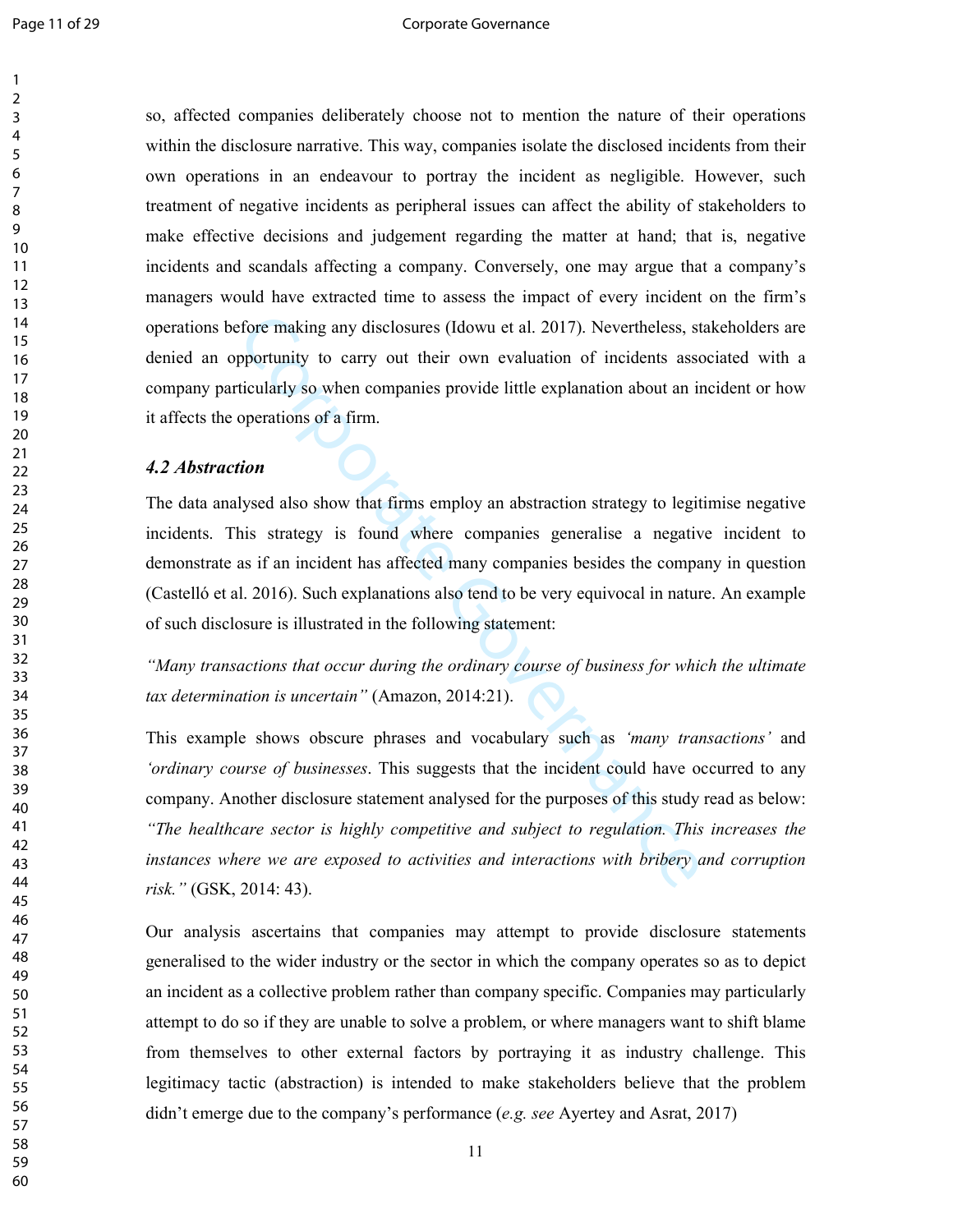## *4.3 Indicating Facts*

This legitimising strategy involves a company to simply disclose a negative incident which has occurred without going into details to provide an evaluation of how the incident impacts its activities (Talbot and Boiral 2015). Examples of such disclosure statements include: "*The tragic accident in the Gulf of Mexico on 20 April 2010 cost 11 lives, leading to a major oil spill and a widespread loss of trust in BP*" (BP, 2010: 2). Such statements may even involve measurement of some aspects of the incident but fail to provide detailed explanation or account to stakeholders about costs or causes of the incident. The following statement is another example illustrating how companies disclose negative incidents, in line with "indicating facts" strategy:

"*The fire burned for 36 hours before the rig sank, and hydrocarbons leaked into the Gulf of Mexico for 87 days before the well was closed and sealed*" (BP, 2010: 7).

For some aspects of the incluent but fail to provide detained to some aspects of the incluent but fail to provide detained takeholders about costs or causes of the incident. The followin mple illustrating how companies di The problem with this disclosure approach is that it doesn't allow stakeholders to comprehend the implications of disclosed incidents on firm performance or reputation. Such indicating facts may require comparison with past incidents or predefined benchmarks in order to understand their impact on firm activities and legitimacy. Thus, companies may employ the use of enumeration to protect their legitimacy. The less keen stakeholders may perceive such disclosures as an unbiased and accurate description of incidents without realising that they lack vital details necessary to interpret the figures provided.

## *4.4 Rationalisation*

Instrumental rationalisation provides justification after occurrence of a negative incident. This strategy involves companies highlighting benefits accrued at the same time an incident occurred (Hyndman and Liguori, 2016). Companies utilising the rationalisation strategy in making negative disclosures have been observed to use terms such as *'due to'* or *'caused by'* in an attempt to neutralise the adverse news and portray the company favourably (Hahn and Lülfs, 2014). In addition, companies may employ a theoretical rationalisation strategy whereby negative incidents are justified by portraying them as standard behaviour. As an instance, our analysis divulged the following use of theoretical rationalisation in some companies' disclosure statements:

"*We are exposed to bribery and corruption risk through our global business operations*." (GSK, 2014: 43); and, "*We are subject to income taxes in the U.S. (federal and state) and*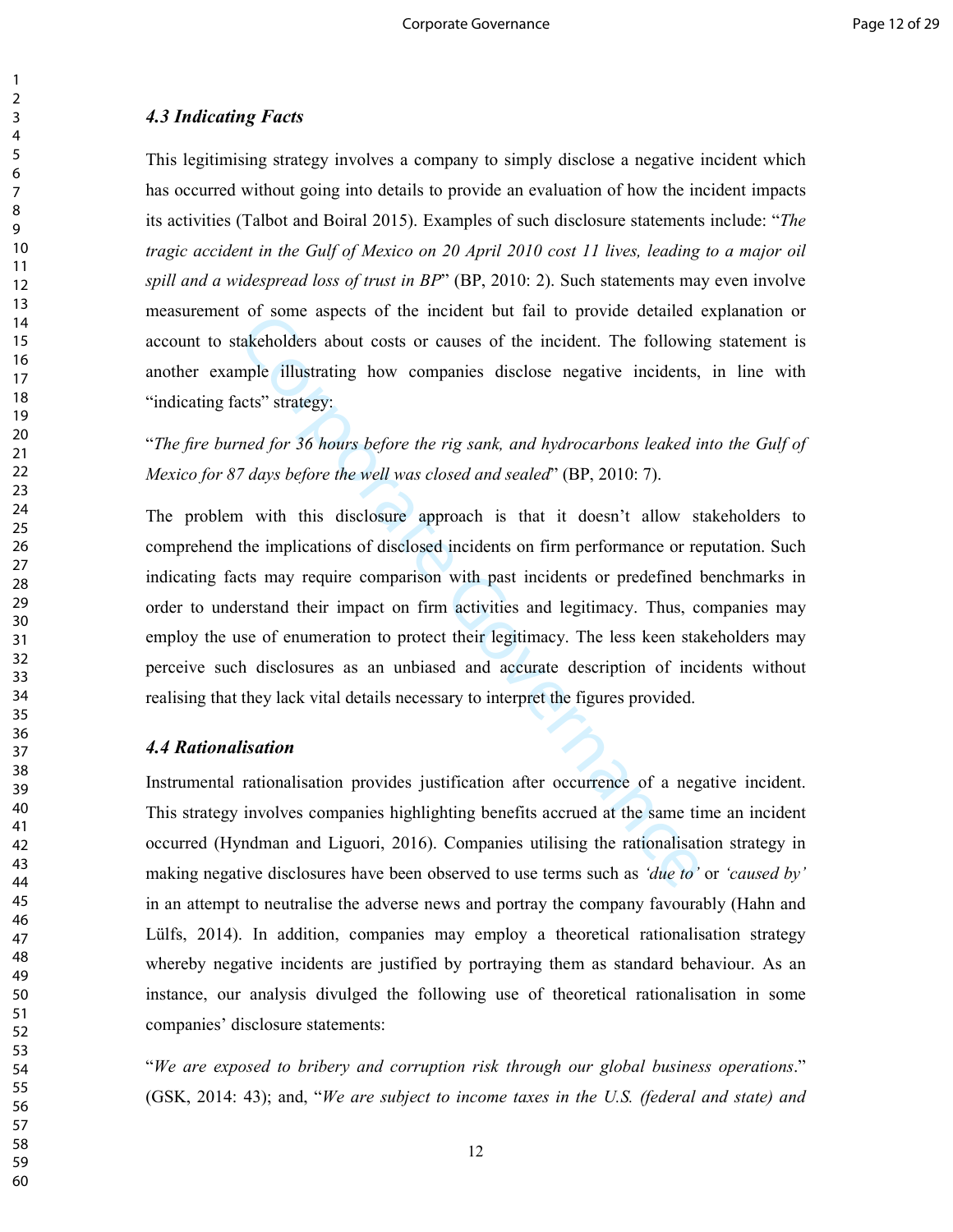#### Page 13 of 29 Corporate Governance

*numerous foreign jurisdictions. Tax laws, regulations, and administrative practices in various jurisdictions may be subject to significant change due to economic, political, and other conditions, and significant judgment is required in evaluating and estimating our provision and accruals for these taxes*" (Amazon, 2014: 20).

Such statements, as our analysis reveal, are intended to make stakeholders believe that the reported incidents are inevitable during the company's operations. In the case of two earlier cited examples, the disclosure statements appear to suggest that the companies are particularly susceptible to negative incidents due to their large operations diffusion across the globe. This legitimisation strategy implies that the companies have no mechanism to counter the risk of these negative incidents and is left to deal with them as they erupt.

### *4.5 Authorisation*

ress, and disclosure statements appear to suggest that the example is<br>usceptible to negative incidents due to their large operations diffure<br>gittimisation strategy implies that the companies have no mechan<br>see negative inc This legitimisation strategy uses the names of governing bodies or authority when detailing, explaining or justifying a negative incident. It can also include citing an individual in a position of authority within or outside the company such as the CEO, director of the company, or officials of regulatory bodies (Hahn and Lülfs, 2014). An example of a disclosure statement employing authorisation strategy to safeguard its legitimacy, includes: "*We partnered with Conservation International, a global environmental non-profit organisation, to develop Responsible Sourcing Guidelines (RSGs)*" (Nestlé, 2012: 129). This disclosure statement shows that the company *'Nestle'* has been proactively working together with a leading environmental conservation body to resolve a negative environmental incident. Such statement also gives credence to Nestle's environmental practices. Our analysis finds that the decision of a company to associate itself with an authoritative/respected organisation in articulating news about a negative incident or scandal helps to safeguards its legitimacy. This may also include disclosures of a company's collaboration with a respected third-party in finding a solution to the incident.

#### *4.6 Corrective Action*

Our analysis further found that some firms employ corrective action approach in providing disclosures concerning negative incidents. According to this strategy, firms not only provide details about a negative incident affecting them but move further to explain the steps undertaken to resolve those conundrums. We identified two forms of corrective action strategies utilised by the firms analysed, i.e., corrective action type I, and, corrective action type II. The corrective action type I involves explanation concerning how the disclosed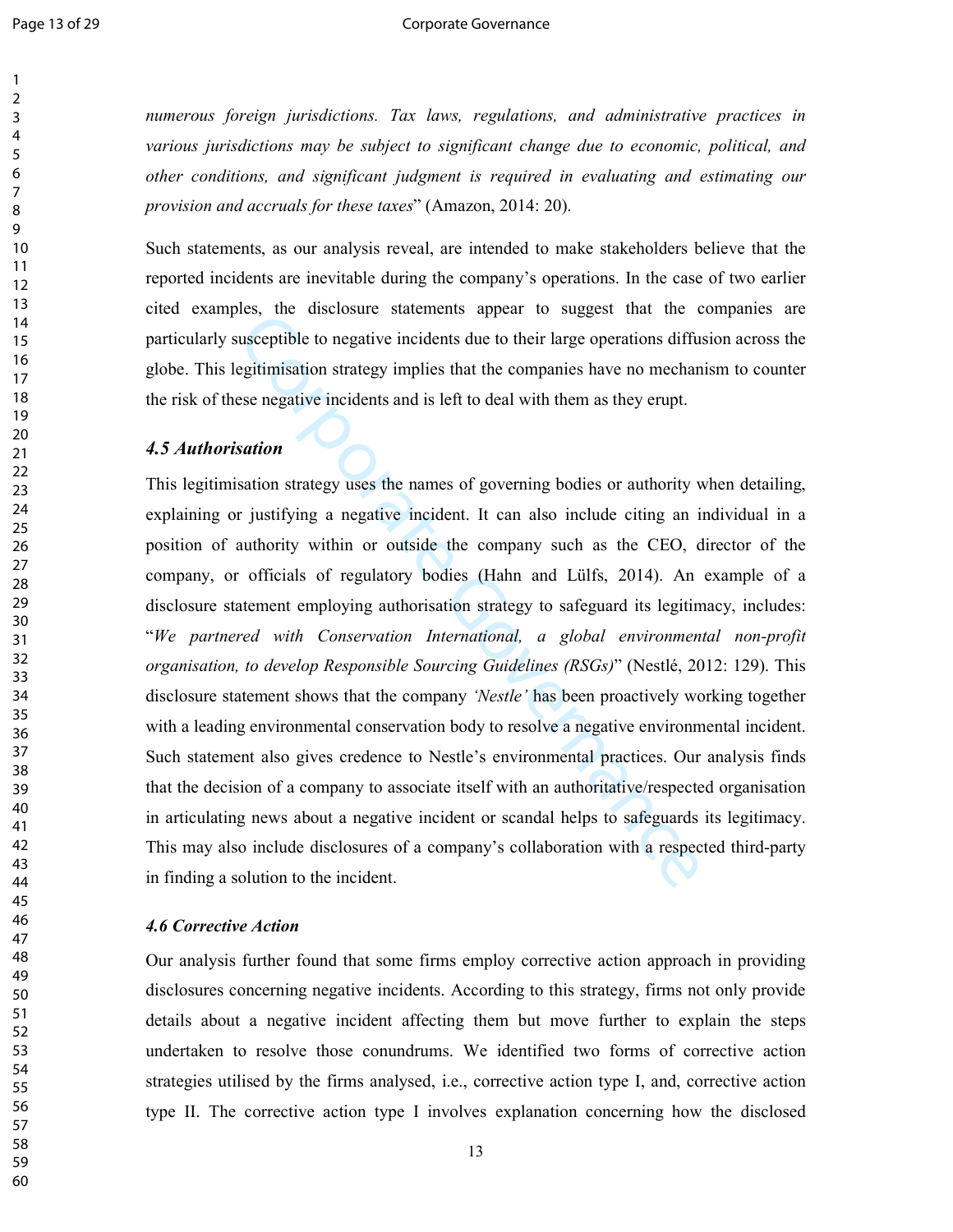#### Corporate Governance **Page 14 of 29** Corporate Governance

incident was resolved or the measures initiated to deter such incidents from occurrence in future. Nevertheless, our analysis finds that some companies disclosure statements include abstruse or generic explanations of procedures taken to repel a negative incident; i.e. "*We are committed to continuously enhancing the safety and risk management of our operations and we will continue to do so in the wake of this tragedy*" (BHP Billiton, 2016: 5), and, "*Final restoration plans will be developed when the injury assessments are complete*" (BP, 2010:

future occurrence of the problems cited. However, no precist shall be followed has been provided. As an instance, the two failed to explain the actual 'enhancements' or 'restoration plan implemented. This method of disclos 12). These statements demonstrate that some measures will be executed to resolve and prevent the future occurrence of the problems cited. However, no precise or detailed procedures that shall be followed has been provided. As an instance, the two disclosure excerpts above failed to explain the actual 'enhancements' or 'restoration plans' respectively that will be implemented. This method of disclosure however provides some legitimacy on part of the company by implying that the company has already taken steps to address the problem. Corrective action type II, on the other hand, is a legitimisation strategy where a disclosure statement indicates the precise steps taken to resolve an incident as well as preventive measures to safeguard similar incidents in future. An example of a corrective action type II is as follows:

"*In the 1.6 l TDI engines, a "flow transformer" will be fitted in front of the air mass sensor to improve the sensor's measuring accuracy. Combined with updated software, this will optimize the amount of diesel injected*" (Volkswagen, 2015).

In this example, the company – Volkswagen – clearly outlines the measures that it has developed to rectify the emissions level of its cars fitted with 1.6 l TDI diesel engines. This includes details of the component to be installed to eliminate the emission problem along with precise location where it will be fitted. This strategy towards disclosure helps stakeholders to understand how a company deals with challenging incidents, and subsequently enhances firm legitimacy.

## **5. Discussion of results**

The six legitimation strategies discussed in the preceding section were found to emerge from incidents that fall into three categories: social, environmental and accounting-based issues. Our analysis further found consistency between each category of incident and legitimisation strategy commonly adopted by firms. We found most firms with social incidents to use corrective action type II legitimisation strategy. This legitimisation strategy is also the most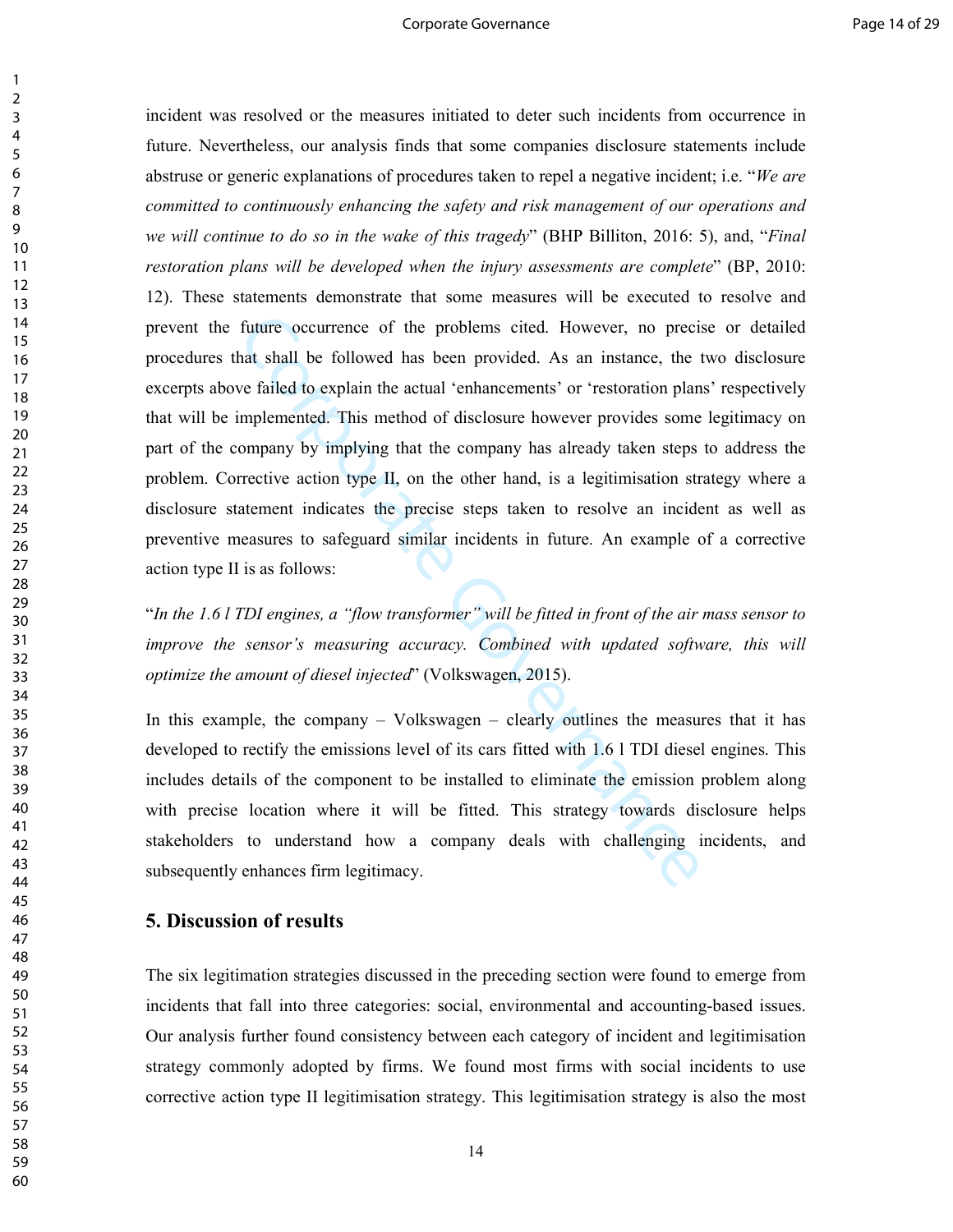#### Page 15 of 29 Corporate Governance

popular relative to corrective action (type I) (as our results are aligned with the studies; for e.g. Borghei et al. 2016; and Islam et al. 2016). We also found no evidence of firms using other legitimisation strategies when dealing with social incidents besides corrective action approach. This may be interpreted to suggest that the other strategies might lack the same legitimation effect when firms are dealing with social incidents. Companies may also prefer to use corrective action strategy to demonstrate their commitment to stakeholders in resolving social problems caused. However, companies utilising corrective action type I strategy can be argued to provide imprecise and/or undetailed information about incidents affecting them. This may be an elaborate strategy intended to detract attention from an incident and subsequently protecting legitimacy of such firms.

ovide imprecise and/or undetailed information about incidents a<br>e an elaborate strategy intended to detract attention from an<br>protecting legitimacy of such firms.<br>results show that most firms with negative environmental in Further, our results show that most firms with negative environmental incidents tend to employ correction action type II legitimising strategy, followed by type I. However, the data examined also showed some disclosure statements which indicating facts and authorisation strategies respectively. Moreover, some disclosure statements pertaining to environmental incidents were found to exhibit more than one legitimisation strategy. We argue that such a multi-faceted approach towards disclosure may be intended to prevent loss of firm legitimacy, particularly where an incident has a potential long-term danger to a firm. In that case, the use of facts indicates an acknowledgement of the incident by the affected firm while association with authorities may endorse the steps taken by a firm. This evidence means that environmental incidents are seriously considered in the UK. Thus, the firms that encounter negative environmental incidents are likely to experience a very high risk of losing their legitimacy. This might explain the diverse legitimisation strategies adopted by firms which encounter environmental incidents.

Finally, our analysis showed that firms with incidents that are accounting in nature prefer to employ corrective action type II and I strategies followed by indicating facts in that order. We attribute this preference of legitimisation strategies to the fact that accounting is a domain that is heavily regulated compared to the other two areas – social and environmental matters. This means that the firms which encounter accounting incidents will want to provide reassurance to their stakeholders and will alleviate any uncertainties concerning firms' relationship with regulators. By doing so, firms also ensure that their annual report information and other communications are taken seriously by their stakeholders. We therefore ague that it is for this reason that the firms are observed to acknowledge accounting incidents and disclose such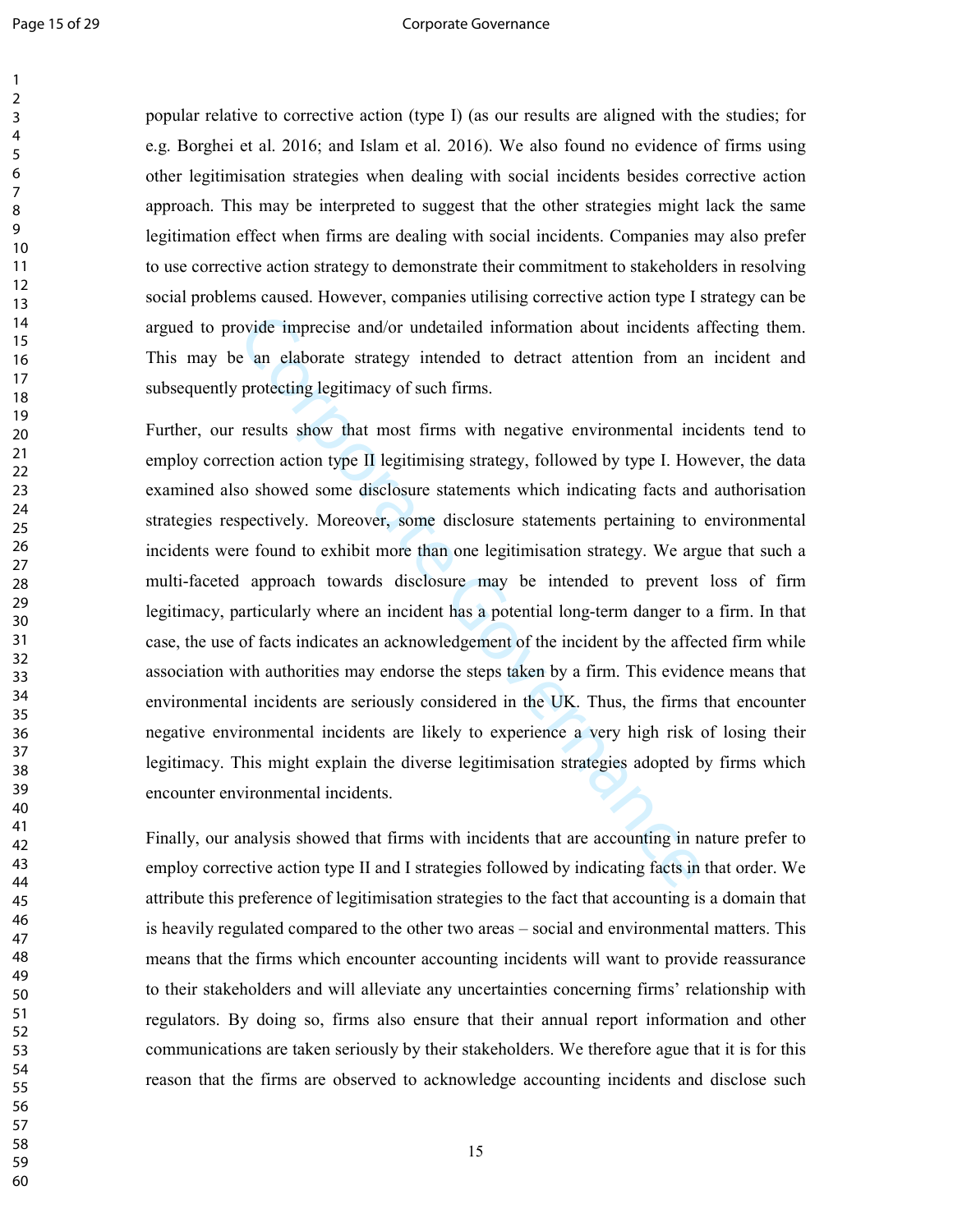information to stakeholders as well as actions taken or considered to resolve them. This way, firms can regain their legitimacy.

#### **6. Conclusion, limitations and avenue for future research**

This study enhances our understanding of the legitimisation strategies utilised by the UK firms after the occurrence of negative incidents and scandals which are of social, environmental or accounting nature. This follows from observation that firms are integrating comprehensive CSR statements within their annual reports as a way of shielding corporate legitimacy (Laufer, 2006; Elmagrhi *et al.,* 2016). Many companies also use their CSR reports to address sensitive events and problems which affect them. Negative incidents usually attract negative media coverage and subsequently firms are under immense scrutiny from stakeholders (Dash, 2012). Companies thus always respond to media reports about incidents affecting them. They do this to limit or alleviate damage to their corporate legitimacy. Accordingly, the present study investigated how listed UK firms disclose and/or explain negative incidents affecting them.

For extractments when the all all all all all points as a way of since and the sample of a way of since and extraptional and the sample of a way of since and extine events and problems which affect them. Negative incidents Our findings show that firms use a range of legitimisation strategies in the way they build corporate communications concerning negative incidents as well as well the amount of information provided. The study finds that firms use disclosure blur where they provide information that is intended to create impression management on their stakeholders. For instance, some firms may offset the negativity related to an incident by placing such explanations amidst positive information. Following the approach of Hahn and Lülfs (2014), we identified eight legitimisation strategies that have been used by UK firms in disclosing negative information as follows: marginalisation, abstraction, indicating facts, instrumental rationalisation, theoretical rationalisation, authorisation, corrective action type I and corrective action type II.

Following a content analysis technique, our analysis show that seven out of the eight legitimisation strategies hypothesised by Hahn and Lülfs (2014) have been used at least once, apart from instrumental rationalisation. The results show that social incidents involve a high amount of type I and type II corrective actions. Therefore, information on the incident may be vague, however, the companies would provide extensive details on the resolution and future prevention of similar incidents. Many firms also adopt corrective action types I and II in dealing with incidents of environmental nature. Not least, indicating facts and authorisation also appear to be used in moderate frequency in dealing with environmental incidents. We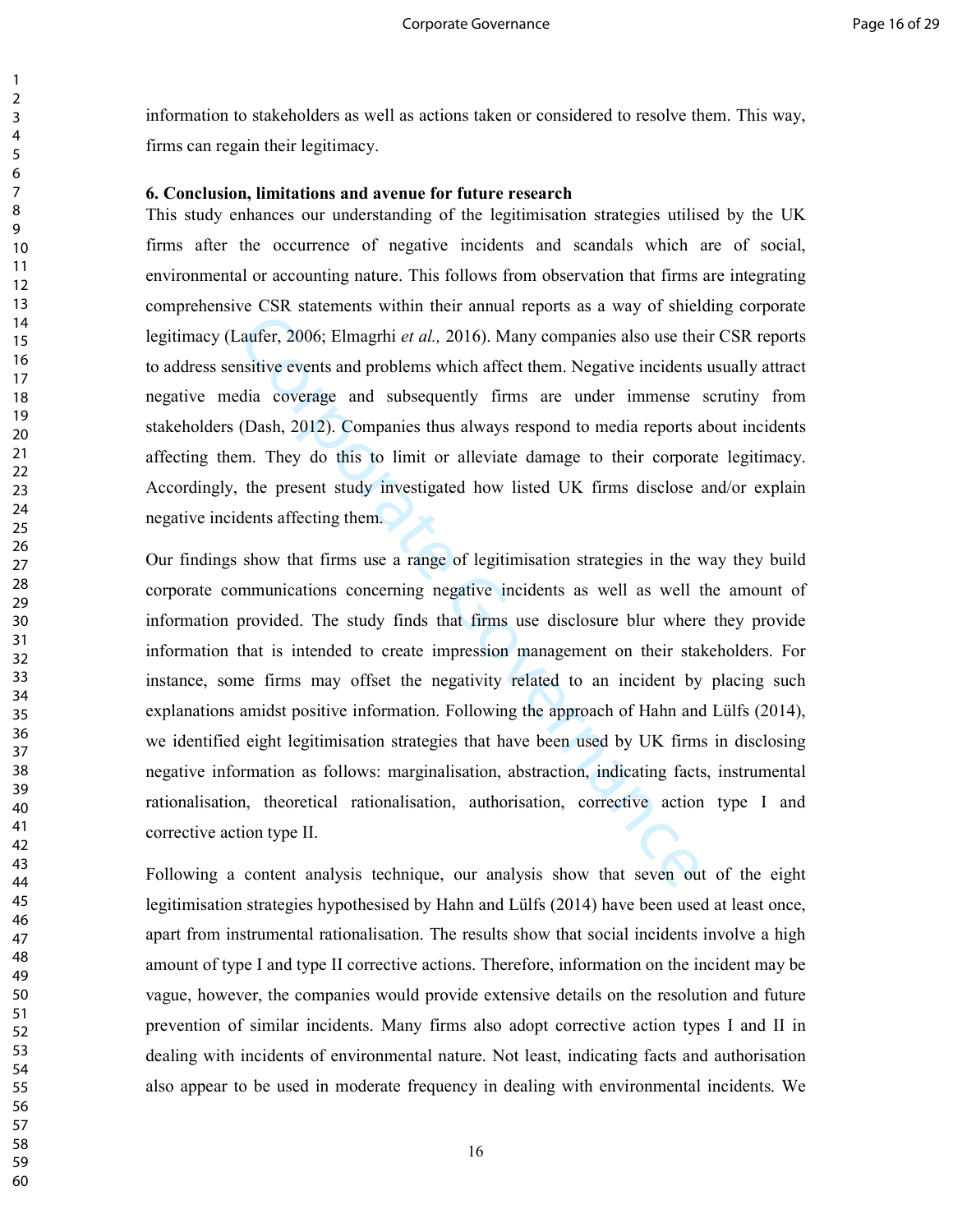#### Page 17 of 29 Corporate Governance

conclude that these two additional legitimisation strategies are potentially used to validate firms' post-incident actions through association with external parties. We also find that the category of incident – social, environmental or accounting, matters for the type of legitimisation strategy selected.

Corporate Governance The present study utilised a relatively small sample size of nineteen companies. Future comparative studies may consider employing a larger sample size from different corporate governance systems to substantiate whether the findings are robust to different institutions environment. We find no evidence of UK companies using legitimisation strategies such as: *'complete denial or use of positive statements'* that veil negative incidents. Future studies may also extend this research in other countries such as those in the European Union, to ascertain whether the legitimisation strategies found in this study also exist in such countries. Another possible avenue for research is to carry out multi-country analysis to determine the extent of similarities or differences in legitimisation strategies used by the firms in various jurisdictions.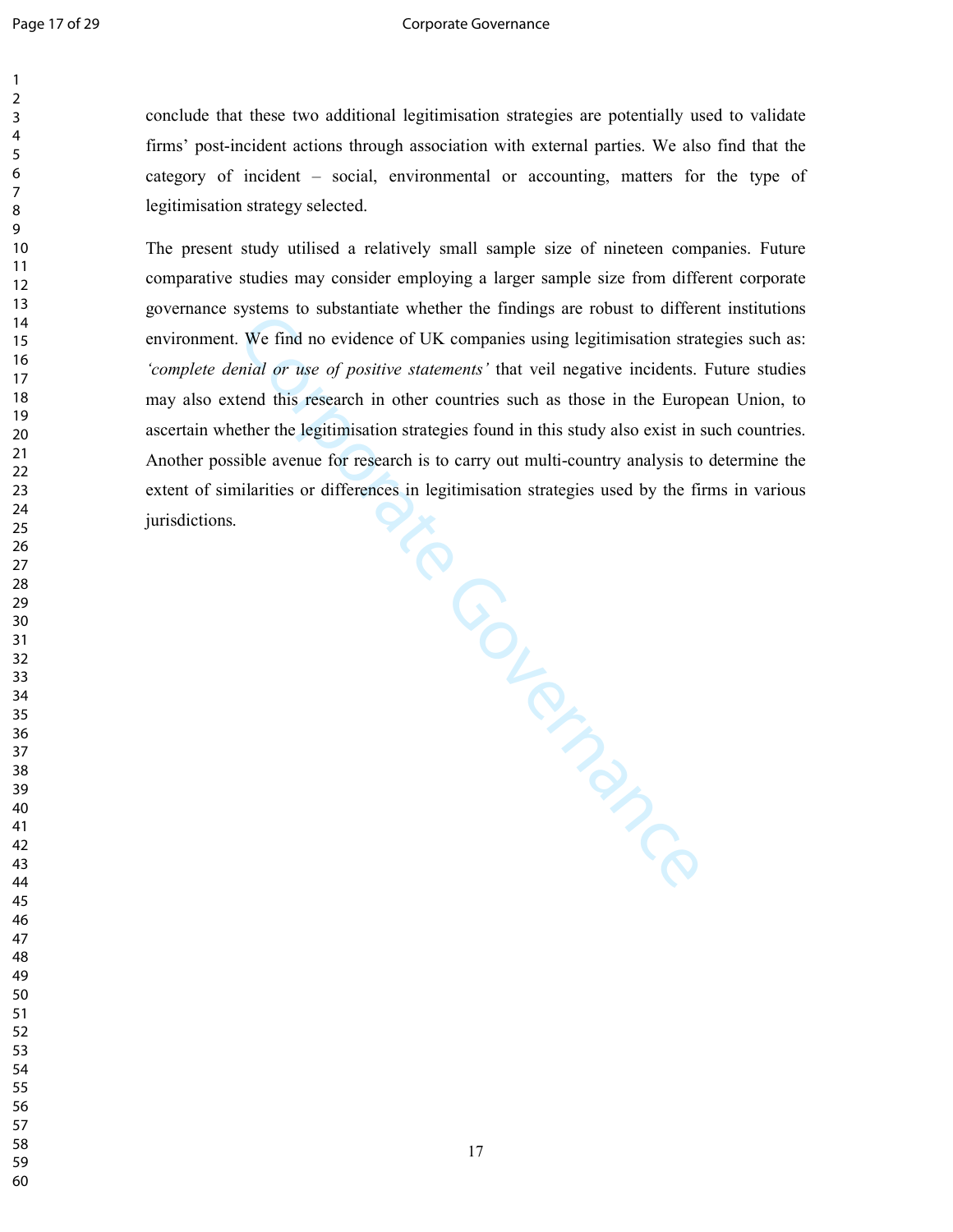## **References**

Adams, C. and Zutshi, A. (2004), "Corporate social responsibility: Why business should act responsibly and be accountable", *Australian Accounting Review,* Vol. 14 No. 34, pp. 31-39.

Adams, D., Ullah, S., Akhtar, P., Adams, K. and Saidi, S. (2018), "The role of country-level institutional factors in escaping the natural resource curse: Insights from Ghana", *Resources Policy*, In press, corrected proof, Available online 21 March 2018. DOI: https://doi.org/10.1016/j.resourpol.2018.03.005

Albu, C. N. and Gîrbină, M. M. (2015), 'Compliance with corporate governance codes in emerging economies. How do Romanian listed companies "comply-or-explain"?', *Corporate Governance: The International Journal of Business in Society*, Vol. 15 No. 1, pp. 85–107.

The International Journal of Business in Society, Vol. 15 No. 1, p<br>
(2014), "2014 Annual Report", avaining the Corporate Corporate Corporate Corporate Governal File 2item=UGFyZW50SUO9MigxMz12fEN<br>
( $\frac{1}{2}$ Corporate Gover Amazon. (2014), "2014 Annual Report", available at: http://phx.corporateir.net/External.File?item=UGFyZW50SUQ9MjgxMzI2fENoaWxkSUQ9 TF8VHlwZT0z&t=1 (accessed 19 April 2018).

Archel, P., Husillos, J., Larrinaga, C. and Spence, C. (2009), "Social disclosure, legitimacy theory and the role of the state", *Accounting, Auditing & Accountability Journal*, Vol. 22 No. 8, pp. 1284-1307.

Arvidsson, S. (2010), "Communication of corporate social responsibility: A study of the views of management teams in large companies", *Journal of Business Ethics*, Vol. 96 No. 3, pp. 339-354.

Ashforth, B.E. and Gibbs, B.W. (1990), "The double-edge of organizational legitimation", *Organization Science*, Vol. 1 No. 2, pp. 177-194.

Atkins, J. and Maroun, W. (2015), "Integrated reporting in South Africa in 2012: Perspectives from South African institutional investors", *Meditari Accountancy Research*, Vol. 23 No. 2, pp.197-221.

Ayertey, B. and Asrat, G.M. (2017), "Legitimation Strategies in the reporting of Negative CSR Aspects" Unpublished MBA Thesis, Dalarna University. Available at: http://www.divaportal.org/smash/get/diva2:1105652/FULLTEXT01.pdf (accessed 19 April 2018).

Bansal, P. and Clelland, I. (2004), "Talking trash: Legitimacy, impression management, and unsystematic risk in the context of the natural environment", *The Academy of Management Journal*, Vol. 47 No. 1, pp. 93-103.

BBC. (2010), "BP faces choppy waters after huge oil spill", available at: http://news.bbc.co.uk/1/hi/world/americas/8652448.stm (accessed 19 April 2018).

BBC. (2010), "BP vows to clean up Gulf of Mexico oil slick", available at: http://news.bbc.co.uk/1/hi/world/americas/8658081.stm (accessed 19 April 2018).

BBC. (2010), "Oil 'reaches' US Gulf Coast from spill", available at: http://news.bbc.co.uk/1/hi/world/americas/8653162.stm (accessed 19 April 2018).

Belkaoui, A. and Karpik, P.G. (1989), "Determinants of the corporate decision to disclose social information", *Accounting, Auditing & Accountability Journal*, Vol. 2 No. 1, pp. 36-51.

Benoit, W.L. (1997), "Image repair discourse and crisis communication", *Public Relations Review*, Vol. 23 No. 2, pp. 177-186.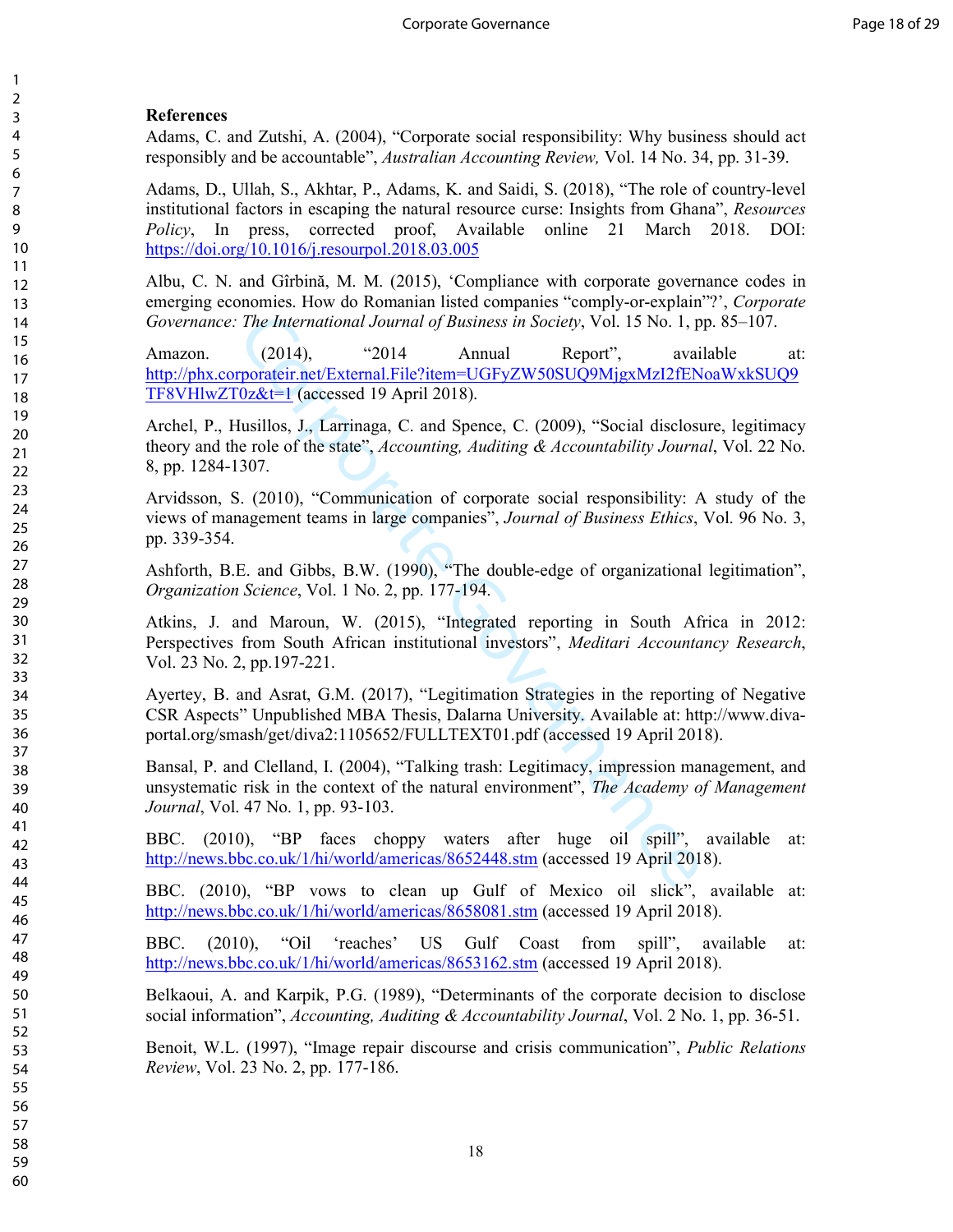BHP Billiton (2016) "Sustainability Report 2016", available at: http://www.bhp.com//media/bhp/documents/investors/annualreports/2016/bhpbillitonsustaina bilityreport2016.pdf (accessed 19 April 2018).

Bitektine, A. and Haack, P. (2015), "The "macro" and the "micro" of legitimacy: Toward a multilevel theory of the legitimacy process", *Academy of Management Review*, Vol. 40 No. 1, pp. 49-75.

Borghei, Z., Leung, P. and Guthrie, J. (2016), "The nature of voluntary greenhouse gas disclosure–an explanation of the changing rationale: Australian evidence", *Meditari Accountancy Research*, Vol. 24 No. 1, pp.111-133.

Bos, W. and Tarnai, C. (1999), "Content analysis in empirical social research", *International Journal of Educational Research*, Vol. 31 No. 8, pp. 659-671.

Tarnai, C. (1999), "Content analysis in empirical social research"<br>
ducational Research, Vol. 31 No. 8, pp. 659-671.<br>
010), "Sustainability Review 2010", avain<br>
<u>p.com/content/dam/bp/pdf/sustainability/groupreports/bp\_sus</u> BP. (2010), "Sustainability Review 2010", available at: http://www.bp.com/content/dam/bp/pdf/sustainability/groupreports/bp\_sustainability\_review \_2010.pdf (accessed 19 April 2018).

Branco, M.C. and Rodrigues, L.L. (2006), "Communication of corporate social responsibility by Portuguese banks: A legitimacy theory perspective", *Corporate Communications*, Vol.11 No. 3, pp. 232-248.

Carruthers, J. (2012), "*National Parks in South Africa", in Child et al. (1st Ed.) Evolution and Innovation in Wildlife Conservation*", Routledge, London.

Castelló, I., Etter, M. and Årup Nielsen, F. (2016), "Strategies of legitimacy through social media: The networked strategy", *Journal of Management Studies*, Vol. 53 No. 3, pp.402-432.

Chan, M.C., Watson, J. and Woodliff, D. (2014), "Corporate governance quality and CSR disclosures", *Journal of Business Ethics*, Vol. 125 No. 1, pp. 59-73.

Chauvey, J., Giordano-Spring, S., Cho, C.H. and Patten, D.M. (2015), "The Normativity and Legitimacy of CSR Disclosure: Evidence from France", *Journal of Business Ethics*, Vol. 130 No. 4, pp. 789-803.

Clatworthy, M. and Jones, M.J. (2003), "Financial reporting of good news and bad news: evidence from accounting narratives", *Accounting and Business Research*, Vol. 33 No. 3, pp. 171-185.

Cormier, D. and Gordon, I.M. (2001), "An examination of social and environmental reporting strategies", *Accounting, Auditing & Accountability Journal*, Vol. 14 No. 5, pp. 587-616.

Cormier, D. and Magnan, M. (2015), "The economic relevance of environmental disclosure and its impact on corporate legitimacy: An empirical investigation", *Business Strategy and the Environment*, Vol. 24 No. 6, pp.431-450.

Dash, A. K. (2012) "Media impact on corporate governance in India: a research agenda," *Corporate Governance: The International Journal of Business in Society*, Vol. 12 No. 1, pp.89-100.

De Villiers, C. and Alexander, D. (2014), "The institutionalisation of corporate social responsibility reporting", *The British Accounting Review*, Vol. 46 No. 2, pp.198-212.

58 59 60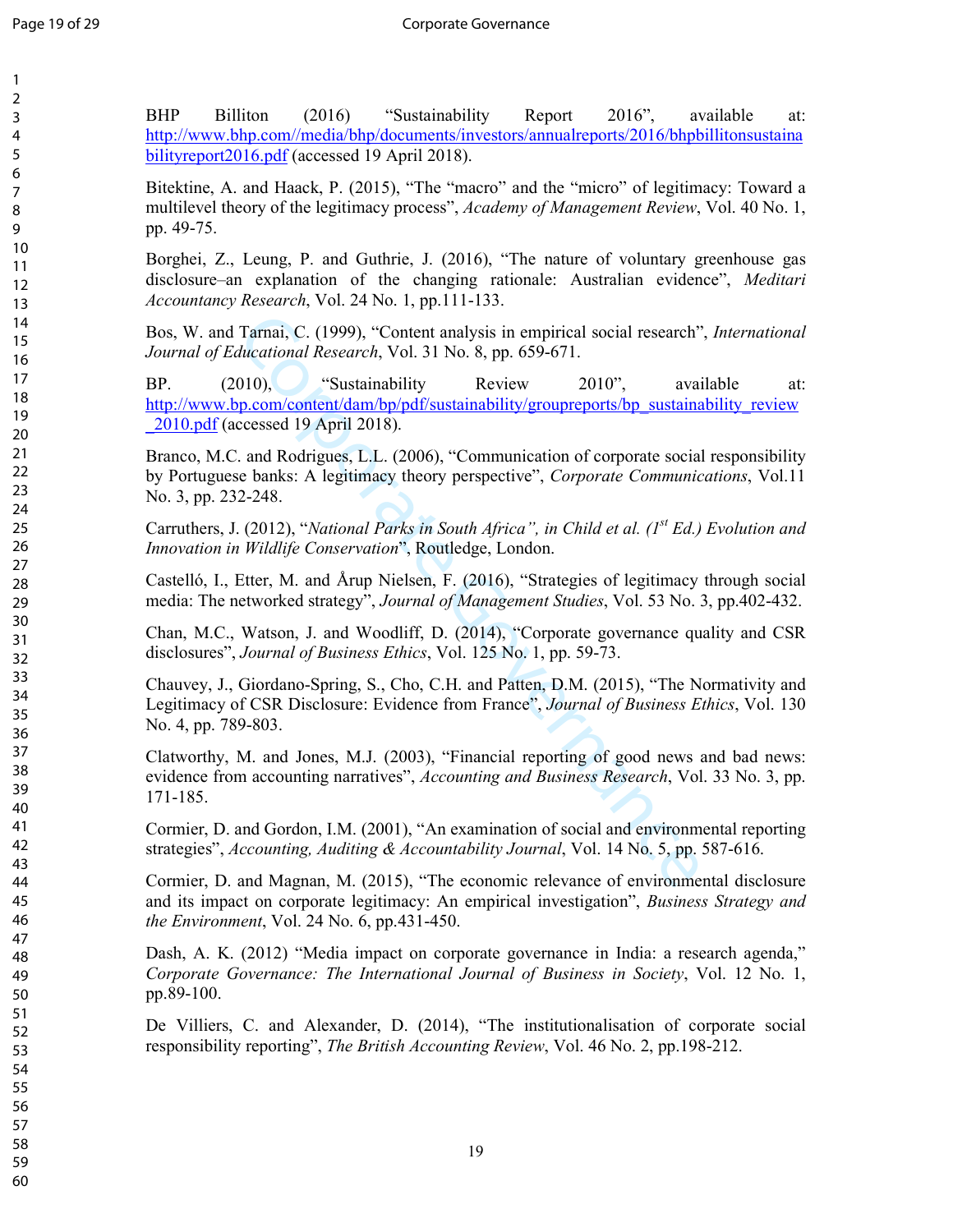Deegan, C. and Carroll, G. (1993), "An analysis of incentives for Australian firms to apply for reporting excellence awards", *Accounting and Business Research*, Vol 23 No.91, pp. 219- 227.

Deegan, C. and Hallam, A. (1991), "The voluntary presentation of value added statements in Australia: a political cost perspective", *Accounting & Finance*, Vol. 31 No. 1, pp. 1-21.

Deegan, C. and Gordon, B. (1996), "A study of the environmental disclosure practices of Australian corporations", *Accounting and Business Research*, Vol. 26 No. 3, pp. 187-199.

Deegan, C. and Rankin, M. (1996), "Do Australian companies report environmental news objectively? An analysis of environmental disclosures by firms prosecuted successfully by the Environmental Protection Authority", *Accounting, Auditing & Accountability Journal*, Vol. 9 No. 2, pp.50-67.

Deegan, C. (2002), "The legitimising effect of social and environmental disclosures – a theoretical foundation", *Accounting, Auditing & Accountability Journal*, Vol. 15 No. 3, pp. 82-311.

Dowling, G.R. (2014), "The curious case of corporate tax avoidance: Is it socially irresponsible?" *Journal of Business Ethics*, Vol. 124 No.1, pp.173-184.

Dowling, J. and Pfeffer, J. (1975), "Organizational Legitimacy: Social Values and Organizational Behavior", *The Pacific Sociological Review*, Vol.18 No. 1, pp.122-136.

An analysis or environmental discosures by itms prosecuted a<br>
enental Protection Authority", *Accounting, Auditing & Accounta*<br>
(2002), "The legitimising effect of social and environmental d<br>
undation", *Accounting, Audit* Elmagrhi, M. H., Ntim, C. G. and Wang, Y. (2016) "Antecedents of voluntary corporate governance disclosure: a post-2007/08 financial crisis evidence from the influential UK Combined Code", *Corporate Governance: The International Journal of Business in Society*, Vol. 16 No.3, pp.507-538.

Graneheim, U.H., Lindgren, B.M. and Lundman, B. (2017), "Methodological challenges in qualitative content analysis: A discussion paper", *Nurse Education Today*, Vol. 56 No. 1, pp.29-34.

Gray, R., Kouhy, R. and Lavers, S. (1995), "Corporate social and environmental reporting: A review of the literature and a longitudinal study of UK disclosure", *Accounting, Auditing & Accountability Journal*, Vol. 8 No. 2, pp.47-77.

GSK. (2014), "Annual Report 2014", available at: http://www.gsk.com/media/2711/annualreport-2014.pdf (accessed 19 April 2018).

Hahn, R. (2012), "Standardizing social responsibility? New perspectives on guidance documents and management system standards for sustainable development", *IEEE Transactions on Engineering Management*, Vol. 59 No. 4, pp. 717-727.

Hahn, R. and Lülfs, R. (2014), "Legitimizing negative aspects in GRI-Oriented sustainability reporting: A qualitative analysis of corporate disclosure strategies", *Journal of Business Ethics*, Vol. 123 No. 3, pp. 401-420.

Han, J. C. Y. and Wang, S. (1998), "Political costs and earnings management of oil companies during the 1990 Persian Gulf crisis", *The Accounting Review*, Vol. 73 No. 1, pp.103-117.

Harris, J. (2014), *Wildlife conservation in China: preserving the habitat of China's Wild West*, 1st ed., Routledge, New York.

20

58 59 60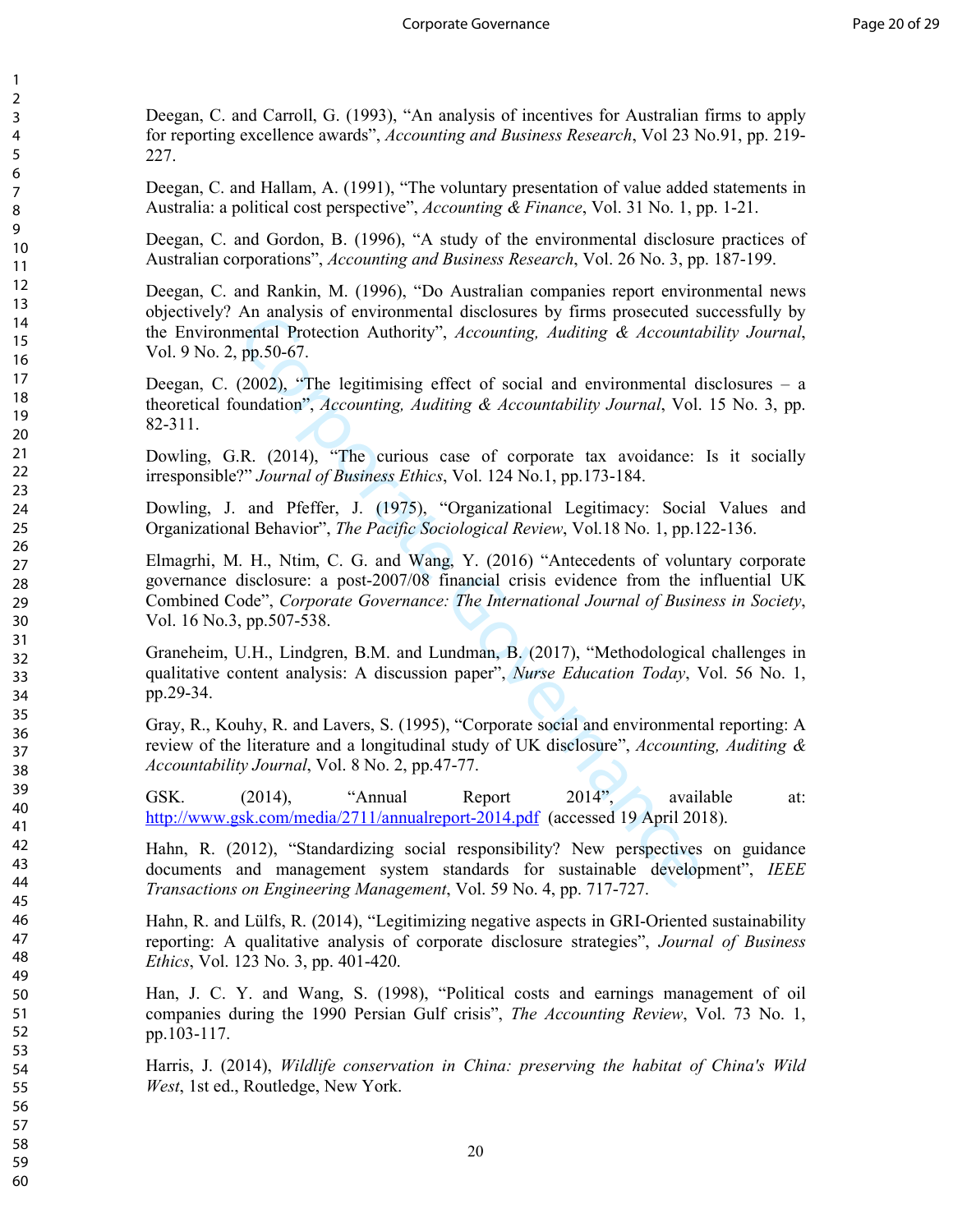Heide, M. and Våland, T. (2005), "Corporate social responsiveness: Exploring the dynamics of dad episodes", *European Management Journal*, Vol. 23 No. 5, pp. 495-506.

Higgins, C. and Walker, R. (2012), "Ethos, logos, pathos: Strategies of persuasion in social/environmental reports", *Accounting Forum*, Vol. 36 No. 3, pp. 194-208.

Holder-Webb, L., Cohen, J.R., Nath, L. and Wood, D. (2009), "The supply of corporate social responsibility disclosures among U.S. Firms", *Journal of Business Ethics*, Vol. 84 No. 4, pp. 497-527.

Holsti, O.R. (1969), *Content Analysis for the Social Sciences and Humanities*, Reading, MA: Addison-Wesley.

Hooghiemstra, R. (2000), "Corporate communication and impression management: New perspectives why companies engage in corporate social reporting", *Journal of Business Ethics*, Vol. 27 No.1, pp. 55-68.

Hotten, R. (2015), "Volkswagen: The scandal explained-BBC News", available at: http://www. bbc.co.uk/news/business-34324772 (accessed 19 April 2018).

Hotten, R. (2015), Volkswagen: The scandal explained. BBC News, 10, available at: https://www.bbc.co.uk/news/business-34324772 (accessed 19 July 2017).

Hyndman, N. and Liguori, M. (2016), "Justifying accounting change through global discourses and legitimation strategies. The case of the UK central government", *Accounting and Business Research*, Vol. 46 No. 4, pp.390-421.

Idowu, S.O., Vertigans, S. and Burlea, A.S. (2017), *Corporate Social Responsibility in Times of Crisis: Practices and Cases from Europe, Africa and the World*, 1st ed., Springer, Switzerland.

stey.<br>
2. R. (2000), "Corporate communication and impression mana-<br>
why companies engage in corporate social reporting", Journa<br>
27 No.1, pp. 55-68.<br>
(2015), "Volkswagen: The scandal explained-BBC News",<br>
5.00.15), "Volksw Islam, M.A., Dissanayake, T., Dellaportas, S. and Haque, S. (2016), "Anti-bribery disclosures: A response to networked governance", *Accounting Forum*, Vol. 42 No. 1, pp. 3- 16.

Janney, J.J. and Gove, S. (2011), "Reputation and corporate social responsibility Aberrations, trends, and hypocrisy: Reactions to firm choices in the stock option backdating scandal", *Journal of Management Studies*, Vol. 48 No.7, pp.1562-1585.

Janssen, C., Sen, S. and Bhattacharya, C.B. (2015), "Corporate crises in the age of corporate social responsibility", *Business Horizons*, Vol. 58 No. 2, pp.183-192.

Khan, A., Muttakin, M.B. and Siddiqui, J. (2013), "Corporate governance and corporate social responsibility disclosures: Evidence from an emerging economy", *Journal of Business Ethics*, Vol.114 No. 2, pp.207-223.

Krippendorff, K. (2004), *Content Analysis: An Introduction to its Methodology*, Thousand Oaks: Sage Publications.

Laufer, W. S. (2006), 'Illusions of compliance and governance', *Corporate Governance: The International Journal of Business in Society*, 6(3), pp. 239–249.

Lemon, A.J. and Cahan, S.F. (1997), "Environmental legislation and environmental disclosures: Some evidence from New Zealand", *Asian Review of Accounting*, Vol. 5 No. 1, pp. 78-105.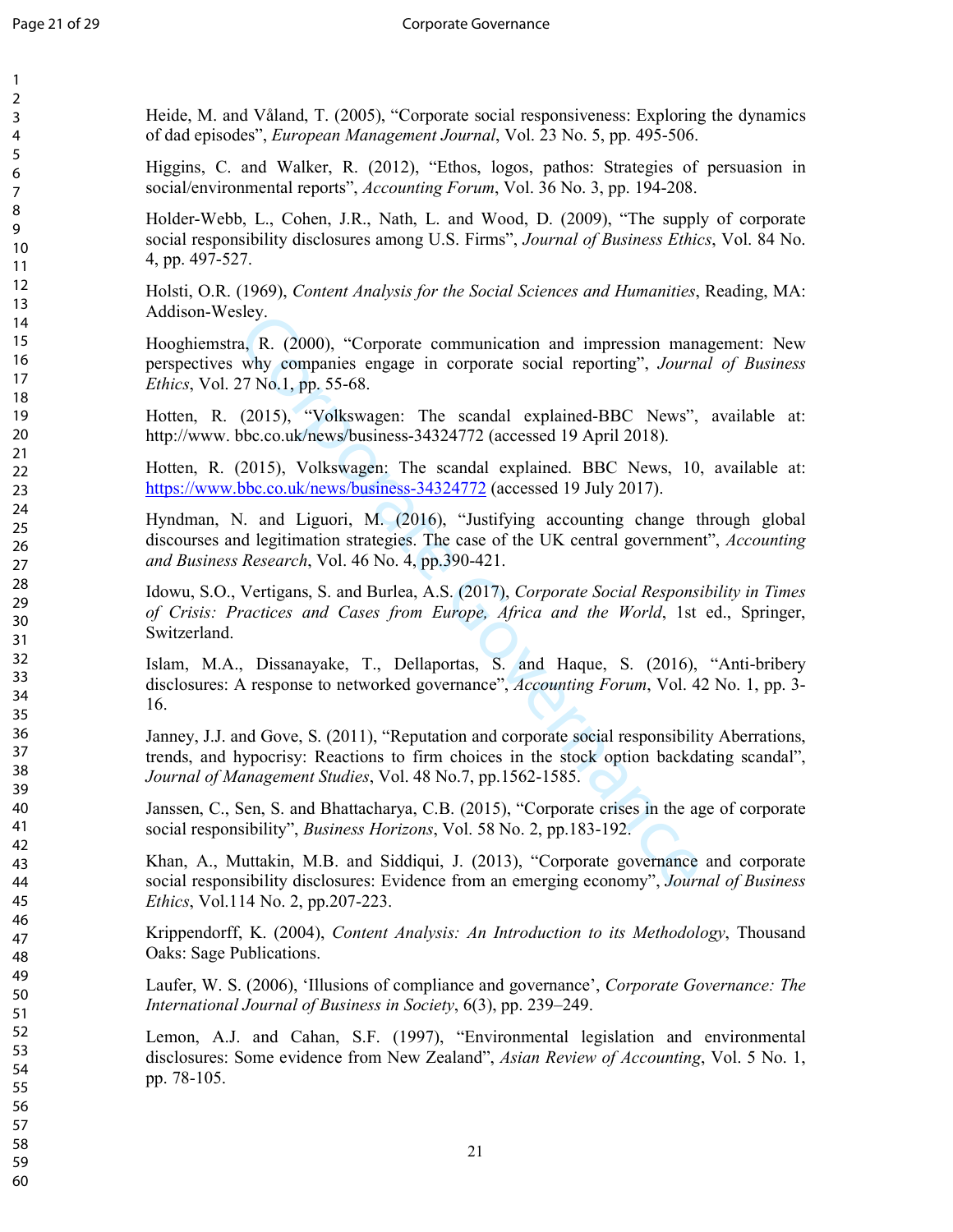Lepore, L., Pisano, S., Di Vaio, A. and Alvino, F. (2018), 'The myth of the "good governance code": an analysis of the relationship between ownership structure and the comply-or-explain disclosure', *Corporate Governance: The International Journal of Business in Society*. https://doi.org/10.1108/CG-08-2017-0197

Lewis, H., Dwyer, P., Hodkinson, S. and Waite, L. (2015), *Precarious lives: Forced labour, exploitation and asylum*, Policy Press, University of Bristol, Bristol.

Li, D., Huang, M., Ren, S., Chen, X. and Ning, L. (2016), "Environmental legitimacy, green innovation, and corporate carbon disclosure: Evidence from CDP China 100", *Journal of Business Ethics*, Vol. 150 No. 4, pp.1-16.

Lim, S. and McKinnon, J. (1993), "Voluntary disclosure by NSW statutory authorities: The influence of political visibility", *Journal of Accounting and Public Policy*, Vol. 12 No.3, pp.189-216.

Lin-Hi, N. and Blumberg, I. (2011), 'The relationship between corporate governance, global governance, and sustainable profits: Lessons learned from BP', *Corporate Governance: The International Journal of Business in Society*, Vol. 11 No. 5, pp.571-584.

Lundholm, R. and Van Winkle, M. (2006), "Motives for disclosure and non-disclosure: a framework and review of the evidence", *Accounting and Business Research*, Vol.36 No.1, pp.43-48.

McKinnon, J. (1993), "Voluntary disclosure by NSW statutory applitical visibility", *Journal of Accounting and Public Policy*,<br>
Ad Blumberg, I. (2011), 'The relationship between corporate governal sustainable profits: Less Martínez-Ferrero, J., Ruiz-Cano, D. and García-Sánchez, I. (2016), "The causal link between sustainable disclosure and information asymmetry: The moderating role of the stakeholder protection context: CSR reporting and information asymmetry", *Corporate Social Responsibility and Environmental Management*, Vol. 23 No.5, pp. 319-332.

Mata, É., Kalagasidis, A.S. and Johnsson, F. (2013), "Energy usage and technical potential for energy saving measures in the Swedish residential building stock" *Energy Policy*, Vol. 55, pp.404-414.

Matsumura, E.M., Prakash, R. and Vera-Muñoz, S.C. (2013), "Firm-value effects of carbon emissions and carbon disclosures", *The Accounting Review*, Vol. 89 No. 2, pp.695-724.

Milne, M.J. (2002), "Positive accounting theory, political costs and social disclosure analyses: a critical look", *Critical Perspectives on Accounting*, Vol.13 No. 3, pp. 369-395.

Milne, M.J., Tregidga, H. and Walton, S. (2009), "Words not actions! The ideological role of sustainable development reporting" *Accounting, Auditing & Accountability Journal*, Vol. 22 No. 8, pp.1211-1257.

Mitra, S. and Datta, P.P. (2014), "Adoption of green supply chain management practices and their impact on performance: an exploratory study of Indian manufacturing firms", *International Journal of Production Research*, Vol. 52 No. 7, pp.2085-2107.

Morsing, M. and Schultz, M. (2006), "Corporate social responsibility communication: stakeholder information, response and involvement strategies", *Business Ethics, A European Review*, Vol. 15 No. 4, pp. 323-338.

Nakpodia, F., Adegbite, E., Amaeshi, K. and Owolabi, A., (2016) "Neither principles nor rules: Making corporate governance work in Sub-Saharan Africa", *Journal of Business Ethics*, Vol. 151 No.2, pp. 391-408.

60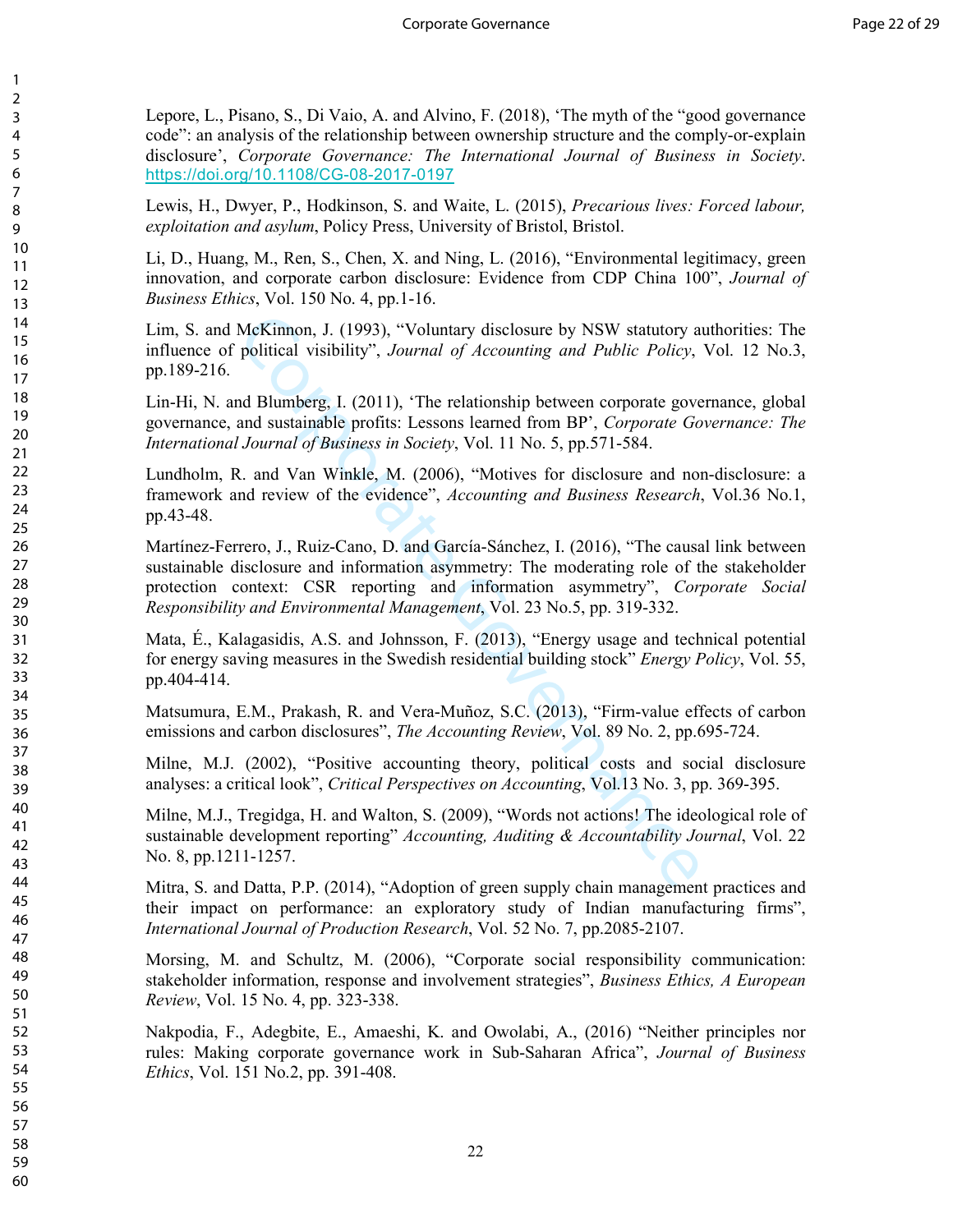| Nerantzidis, M. and Tsamis, A. (2017), 'Going back to go forward: on studying the<br>determinants of corporate governance disclosure', Corporate Governance: The International<br>Journal of Business in Society, 17(3), pp. 365–402.                                                                                  |
|------------------------------------------------------------------------------------------------------------------------------------------------------------------------------------------------------------------------------------------------------------------------------------------------------------------------|
| Ness, K.E. and Mirza, A.M. (1991), "Corporate social disclosure: A note on a test of agency<br>theory", The British Accounting Review, Vol. 23 No.3, pp. 211-217.                                                                                                                                                      |
| Nestlé. (2012), "Nestlé in Society: Creating Shared Value and Meeting Our Commitments<br>available<br>2012",<br>at:<br>http://www.nestle.com/assetlibrary/Documents/Library/Documents/Corporate Social Respo<br>nsibility/Nestle-CSV-Full-Report-2012-EN.pdf (accessed 19 April 2018).                                 |
| Neu, D., Warsame, H. and Pedwell, K. (1998), "Managing public impressions: environmental<br>disclosures in annual reports", Accounting, Organizations and Society, Vol. 23 No. 3, pp.<br>265-282.                                                                                                                      |
| Nisiforou, O.A., Poullis, S. and Charalambides, A.G. (2012), "Behaviour, attitudes and<br>Opinion of large enterprise employees with regard to their energy usage habits and adoption<br>of energy saving measures", <i>Energy and Buildings</i> , Vol. 55, pp.299-311.                                                |
| O'Donovan, G. (2002), "Environmental disclosures in the annual report: Extending the<br>applicability and predictive power of legitimacy theory", Accounting, Auditing &<br>Accountability Journal, Vol. 15 No. 3, pp. 344-371.                                                                                        |
| Othman, Z. and Rahman, R.A. (2014), "Attributes of ethical leadership in leading good<br>governance" International Journal of Business and Society, Vol. 15 No. 2, pp.359.                                                                                                                                             |
| Panchapakesan, S. and McKinnon, J. (1992), "Proxies for political visibility: a preliminary<br>examination of the relation among some potential proxies", Accounting Research Journal,<br>Vol. 5 No. 1, pp. 71-80.                                                                                                     |
| Petra, S. T. (2006), 'Corporate governance reforms: Fact or fiction?', Corporate Governance:<br>The International Journal of Business in Society, 6(2), pp. 107-115.                                                                                                                                                   |
| Pollach, I. (2015), "Strategic corporate social responsibility: the struggle for legitimacy and<br>reputation", International Journal of Business Governance and Ethics, Vol. 10 No. 1, pp.57-<br>75.                                                                                                                  |
| Pombo, O., Allacker, K., Rivela, B. and Neila, J. (2016), "Sustainability assessment of<br>Energy saving measures: A multi-criteria approach for residential buildings retrofitting $- A$<br>case study of the Spanish housing stock" <i>Energy and Buildings</i> , Vol. 116, pp.384-394.                              |
| Reimsbach, D. and Hahn, R. (2015), "The effects of negative incidents in sustainability<br>reporting on investors' judgments–An experimental study of third $\square$ party versus self-<br>disclosure in the realm of sustainable development", Business Strategy and the Environment,<br>Vol. 24 No. 4, pp. 217-235. |
| Saunders, M.N.K., Lewis, P. and Thornhill, A. (2015), Research Methods for Business<br>Students, Pearson Education, Essex, UK.                                                                                                                                                                                         |
| Song, Y., Wang, H. and Zhu, M. (2018), "Sustainable strategy for corporate governance<br>based on the sentiment analysis of financial reports with CSR", Financial Innovation, Vol. 4<br>No. 1, pp.2.                                                                                                                  |
|                                                                                                                                                                                                                                                                                                                        |
|                                                                                                                                                                                                                                                                                                                        |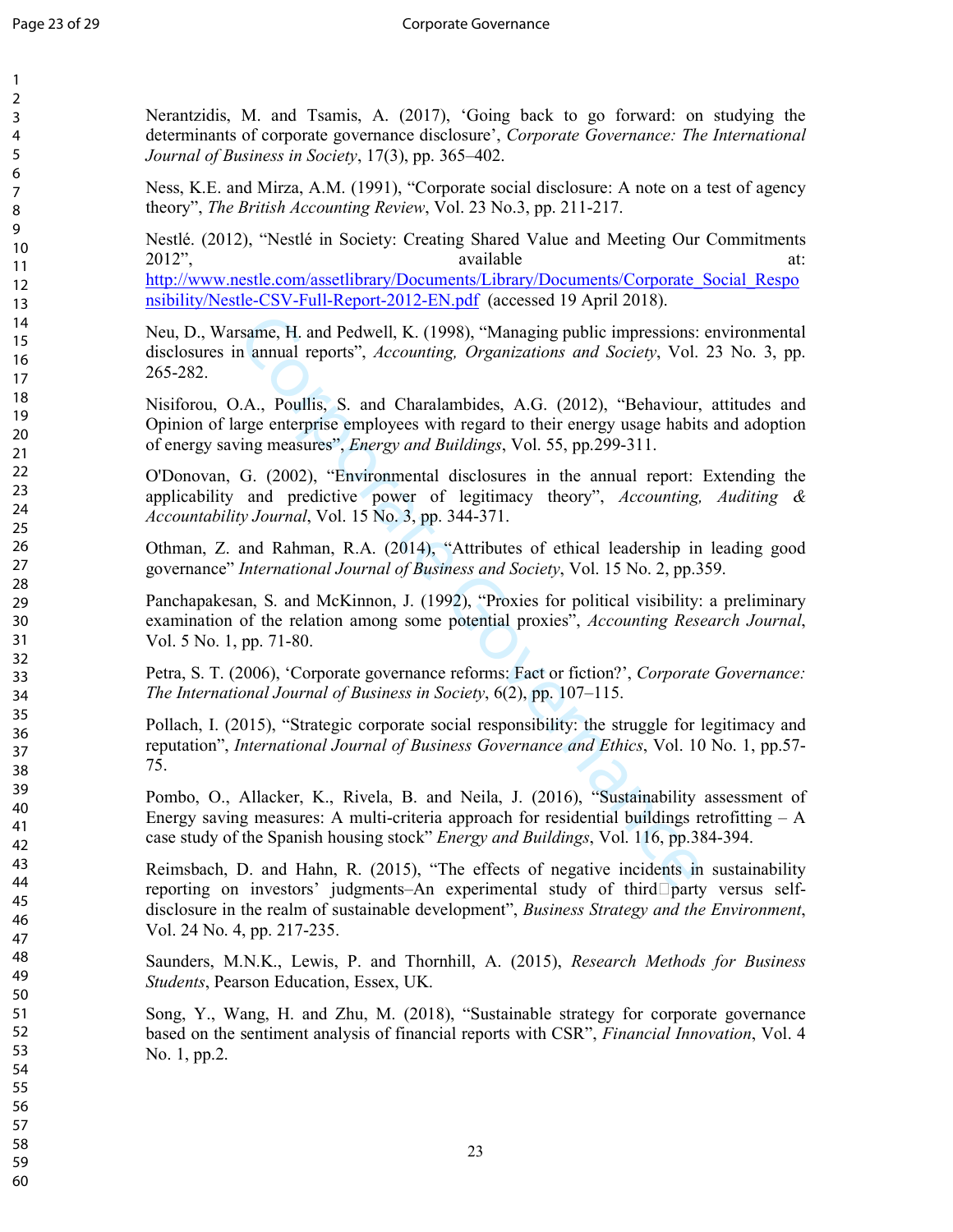Stake, R.E. (2005), "Qualitative case studies. In N.K. Denzin and Y.S. Lincoln (Eds.) *The Sage Handbook of Qualitative Research* (3rd edition), Sage Publications, London, pp. 443- 465.

Stanton, P. and Stanton, J. (2002), "Corporate annual reports: Research perspectives used", *Accounting, Auditing & Accountability Journal*, Vol. 15 No.4, pp.478-500.

Steenkamp, N. and Northcott, D. (2007), "Content analysis in accounting research: The practical challenges", *Australian Accounting Review*, Vol. 17 No. 43, pp.12-25.

Suchman, M.C. (1995), "Managing legitimacy: Strategic and institutional approaches", *The Academy of Management Review*, Vol. 20 No.3, pp.571-610.

Talbot, D. and Boiral, O. (2015), "Strategies for climate change and impression management: A case study among Canada's large industrial emitters" *Journal of Business Ethics*, Vol. 132 No.2, pp.329-346.

Ullah, S., Ahmad, S., Akbar, S. and Kodwani, D. (2018), "International evidence on the determinants of organizational ethical vulnerability". *British Journal of Management*. https://doi.org/10.1111/1467-8551.12289

Van Staden, C.J. and Hooks, J. (2007), "A comprehensive comparison of corporate environmental reporting and responsiveness", *British Accounting Review*, Vol. 39 No. 3, pp.197-210.

Watts, R.L. and Zimmerman, J.L. (1978), "Towards a positive theory of the determination of accounting standards", *The Accounting Review*, Vol. 53 No. (1), pp. 112-134.

Yuthas, K., Rogers, R. and Dillard, J.F. (2002), "Communicative Action and Corporate Annual Reports", *Journal of Business Ethics*, Vol. 41 No. 1, pp.141-157.

Management Review, Vol. 20 No.3, pp.3/1-610.<br>
d Boiral, O. (2015), "Strategies for climate change and impression<br>
among Canada's large industrial emitters" *Journal of Business En*<br>
a-346.<br>
hmad, S., Akbar, S. and Kodwani Zeng, S.X., Xu, X.D., Yin, H.T. and Tam, C.M. (2012), "Factors that drive Chinese listed companies in voluntary disclosure of environmental information" *Journal of Business Ethics*, Vol. 109 No. 3, pp.309-321.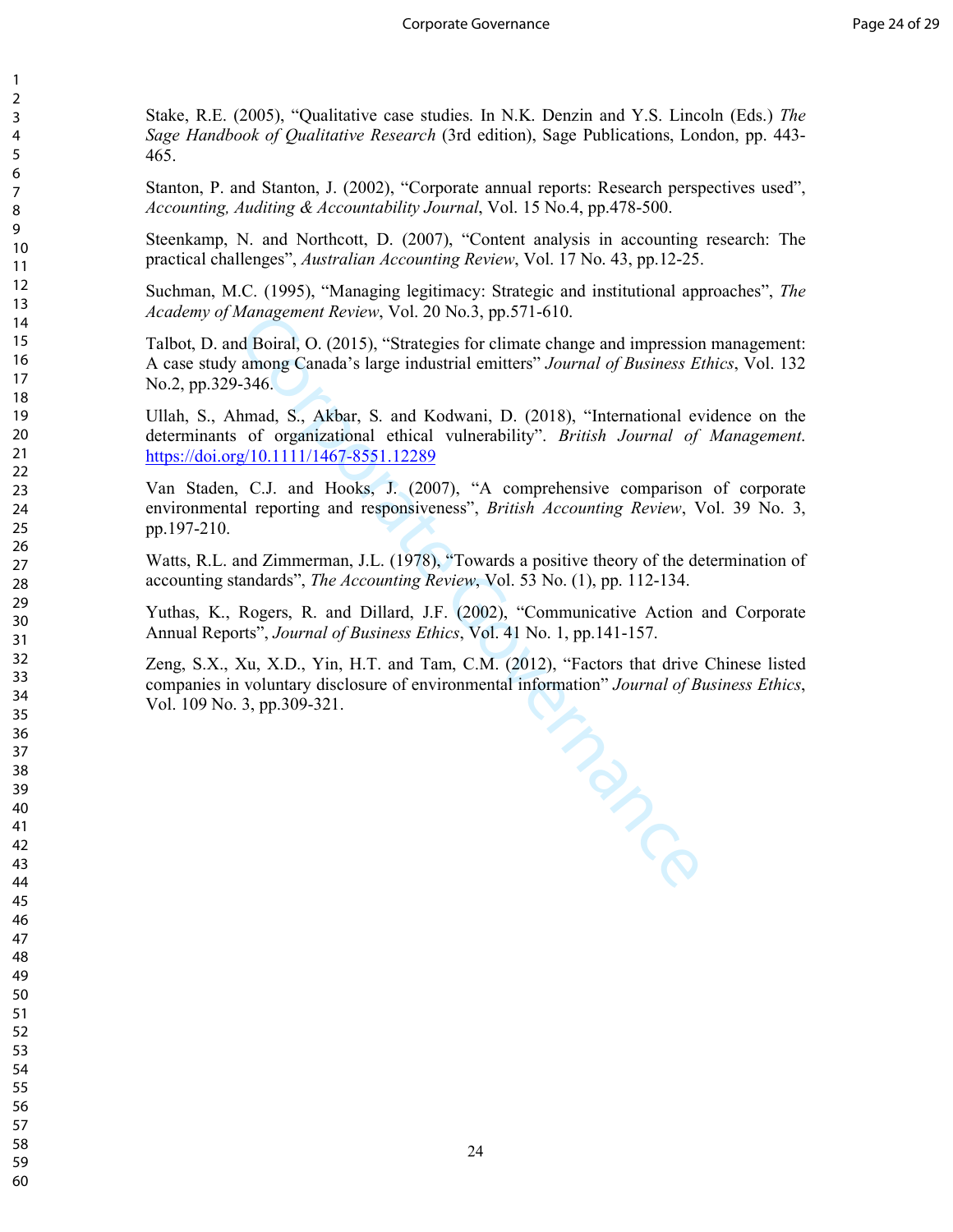# **Table 1: Definition of different categories (legitimation strategies)**

| Legitimisation strategy         | Description                                                                                                                                                                                                                                                           |
|---------------------------------|-----------------------------------------------------------------------------------------------------------------------------------------------------------------------------------------------------------------------------------------------------------------------|
| Marginalisation                 | This relates to the voluntary disclosure suggesting that the negative incident or<br>scandal was irrelevant or unimportant. This would try to suggest that it was only<br>a minor or insignificant incident and should not be taken with such severity.               |
| Abstraction                     | This relates to the generalisation of the incident, implying that it occurs<br>throughout the whole industry sector and not just within the company. This<br>suggests that the incident is not only the companies fault but is a typical industry<br>wide occurrence. |
| <b>Indicating Facts</b>         | This is the mention of accurate figures relating to the incident, which quantifies<br>the existence of the negative incident.                                                                                                                                         |
| Instrumental<br>rationalisation | This mentions the positive aspects and outcomes of the incident to minimise its<br>negative effect.                                                                                                                                                                   |
| Theoretical                     | This relates to the emphasis of inevitability and that the incident is of natural                                                                                                                                                                                     |
| rationalisation                 | behaviour.                                                                                                                                                                                                                                                            |
| Authorisation                   | This emphasises the support of authorities or benchmarks to compare or<br>legitimise their actions towards the incident.                                                                                                                                              |
| Corrective action type<br>1     | This is the acknowledgement of the negative incident and the imprecise<br>measures they carry out, through ideas, intent or the solution to rectify the<br>incident.                                                                                                  |
| Corrective action type<br>2     | This is the acknowledgement of the negative incident with exact and precise<br>measures of correcting the incident. This gives no ambiguity with exact details of<br>the event.                                                                                       |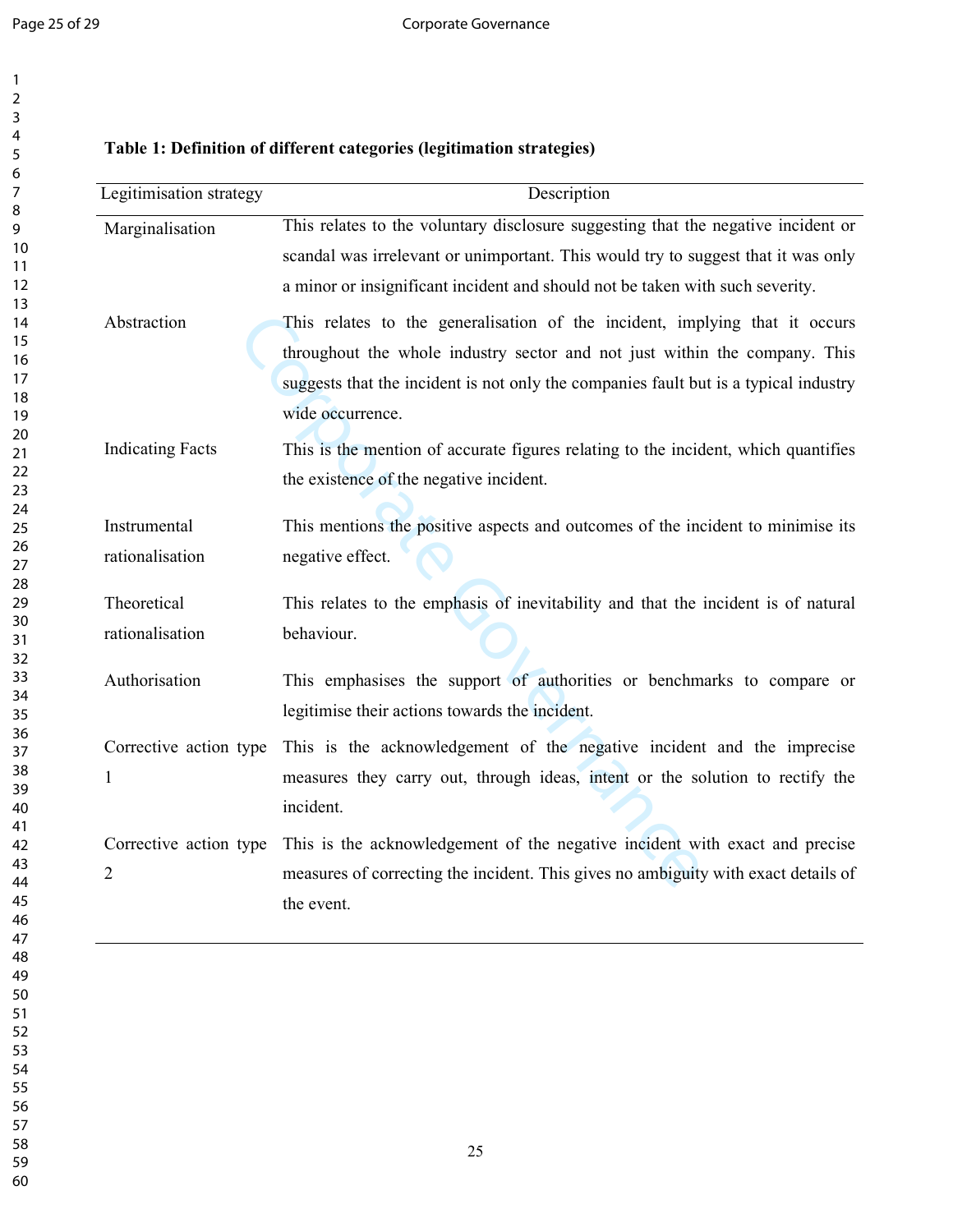| 2                            |  |
|------------------------------|--|
| 3                            |  |
| 4                            |  |
| 5                            |  |
| 6                            |  |
|                              |  |
|                              |  |
| 8                            |  |
| 9                            |  |
| 10                           |  |
| 11                           |  |
| $\overline{12}$              |  |
| 13                           |  |
| $\overline{14}$              |  |
| 15                           |  |
| 16                           |  |
| 17                           |  |
|                              |  |
| 18                           |  |
| 19                           |  |
| 20                           |  |
| $\overline{21}$              |  |
| $\overline{22}$              |  |
| 23                           |  |
| $\overline{24}$              |  |
| 25                           |  |
| 26                           |  |
| 27                           |  |
|                              |  |
| 28                           |  |
| 29                           |  |
| 30                           |  |
| 31                           |  |
| 32                           |  |
| 33                           |  |
| 34                           |  |
| 35                           |  |
| 36                           |  |
| 37                           |  |
| 38                           |  |
|                              |  |
| $\overline{\mathbf{3}}$<br>€ |  |
| 40                           |  |
| 41                           |  |
| 42                           |  |
| 43                           |  |
| 44                           |  |
| 45                           |  |
| 46                           |  |
| 47                           |  |
| 48                           |  |
|                              |  |
| 49                           |  |
| 50                           |  |
| 51                           |  |
| 52                           |  |
| 53                           |  |
| 54                           |  |
| 55                           |  |
| 56                           |  |
| 57                           |  |
| 58                           |  |
|                              |  |
| 59                           |  |

|  |  |  |  | Table 2: Keywords applied in the content analysis |  |
|--|--|--|--|---------------------------------------------------|--|
|--|--|--|--|---------------------------------------------------|--|

| Generic Keywords      | Specific Keywords           |
|-----------------------|-----------------------------|
| Incident              | Underage                    |
| Accident              | Loss                        |
| Harm                  | Launder                     |
| <b>Risk</b>           | Spill                       |
| Conflict              | Deepwater horizon           |
| Negative              | Privacy                     |
| Human rights          | <b>Battery</b>              |
| Environment           | Reserve                     |
| Scandal               | Overstate                   |
| Corruption            | Restatement                 |
| <b>Bribery</b>        | Employees                   |
| Tax (Avoidance)       | Deforestation               |
| Child labour (Labour) | Animals                     |
| Discrimination        | Wildlife                    |
| Issue                 |                             |
| Accountable           |                             |
| Action                |                             |
| Response              |                             |
| Failure               |                             |
|                       | $\mathcal{E}_{\mathcal{C}}$ |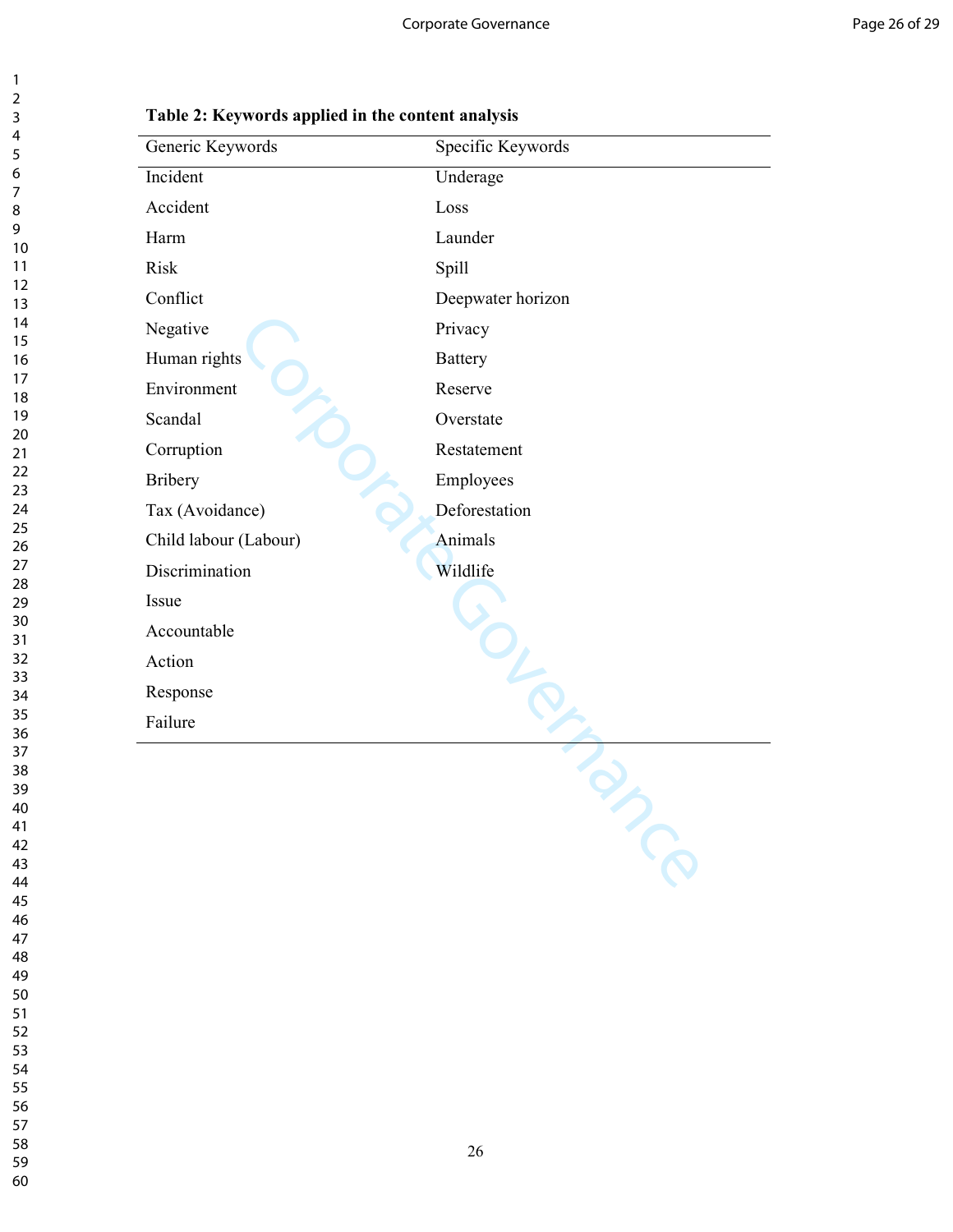| Company Name         | Industry                         | Year of Incident | Incident                                                            |
|----------------------|----------------------------------|------------------|---------------------------------------------------------------------|
| Amazon               | <b>Online Retailing</b>          | 2014             | <b>Tax Avoidance</b>                                                |
| Apple                | Technology                       | 2010             | Child Labour                                                        |
| <b>BHP</b> Billiton  | Mining                           | 2015             | Dam collapsed & indigenous<br>community displaced                   |
| <b>BP</b>            | Oil and gas                      | 2010             | Oil Spill                                                           |
| <b>GSK</b>           | Pharmaceutical                   | 2014             | Corruption in China                                                 |
| H&M                  | Clothing retailer                | 2010             | <b>Factory Fire</b>                                                 |
|                      |                                  |                  | Child labour                                                        |
| <b>HSBC</b>          | <b>Bank</b>                      | 2013             | Money Laundering                                                    |
| Nestlé               | Food                             | 2012             | Child Labour                                                        |
|                      |                                  |                  | Deforestation for Palm Oil                                          |
| Nokia                | Technology                       | 2009             | Selling Spying Equipment to<br>Iran (violation of UN<br>Resolution) |
| Npower               | Energy                           | 2013             | Tax Avoidance                                                       |
| Olympus              | Electronics                      | 2011             | Fraud                                                               |
| Samsung              | Technology                       | 2016             | <b>Battery Burnout on Samsung</b><br>Galaxy Note 7 Phones           |
| Shell                | Oil and Gas                      | 2004             | Fraud - Overstated Reserves                                         |
| <b>Siemens</b>       | Engineering and<br>manufacturing | 2008             | Corruption                                                          |
| <b>Sports Direct</b> | Sports retailer                  | 2015             | Human Rights in the Workplace                                       |
| Tesco                | Grocery and<br>retailer          | 2015             | <b>Overstated Profits</b>                                           |
| Toshiba              | Technology                       | 2015             | <b>Overstate Operating Profits</b>                                  |
| Volkswagen           | Automobiles                      | 2015             | Emissions rigging scandal                                           |
| Zara                 | <b>Clothing Retailer</b>         | 2013             | Child Labour                                                        |
|                      |                                  |                  |                                                                     |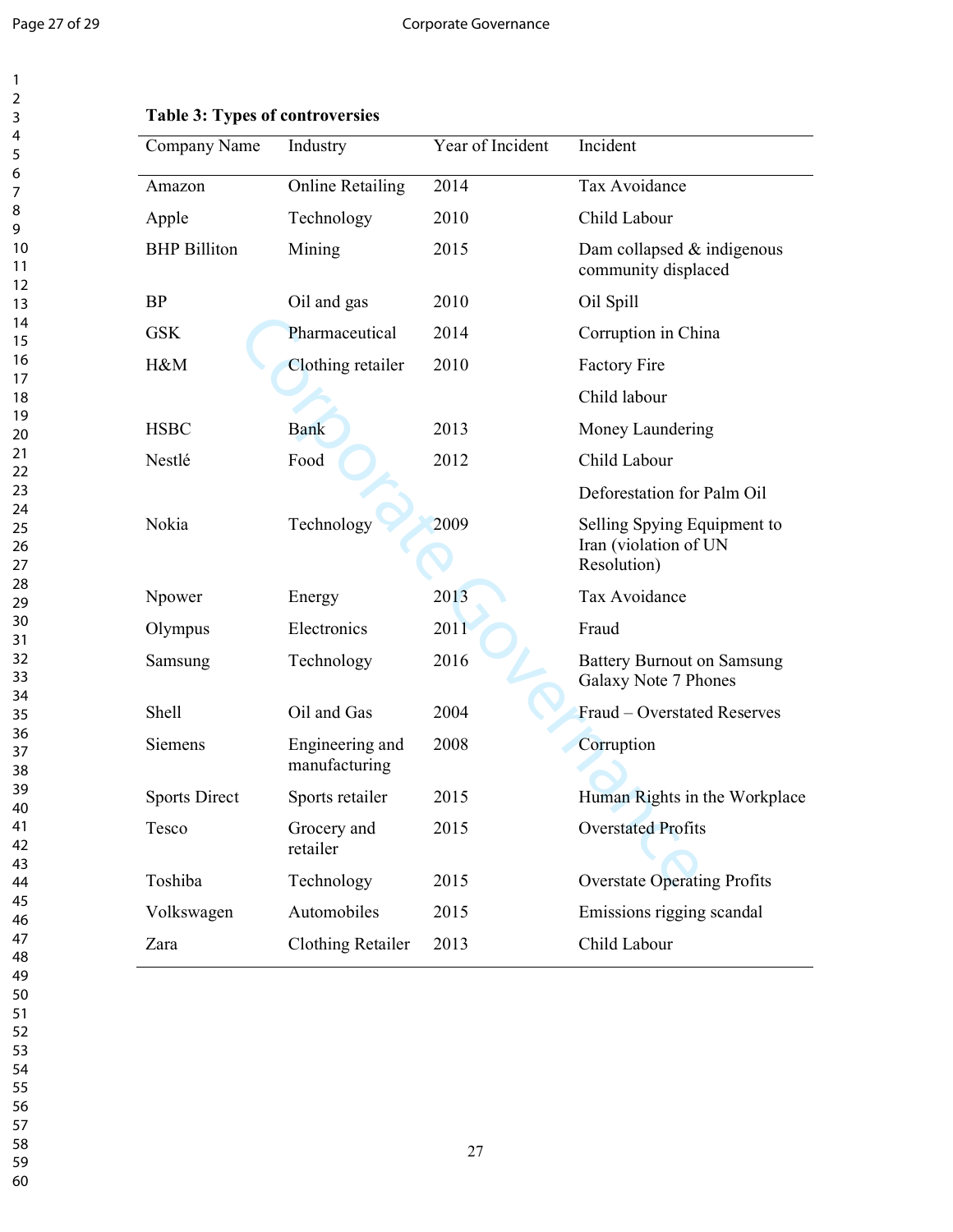<u> 1989 - Andrea Santa Alemania, amerikana amerikana amerikana amerikana amerikana amerikana amerikana amerikan</u>

# **Table 4: Coding Scheme**

| Company Name | <b>Scandal Category</b> | Year | Text from the Annual Report                                                                                                                                                                                                        | <b>Legitimisation Strategy</b> |
|--------------|-------------------------|------|------------------------------------------------------------------------------------------------------------------------------------------------------------------------------------------------------------------------------------|--------------------------------|
| H&M          | Social                  | 2010 | "Today, incidents of children working in our first-tier supply chain<br>occur rarely" (H&M, 2010: 103)                                                                                                                             | Marginalisation                |
| Npower       | Accounting              | 2012 | "Taxation is a complex part of any business's operation" (RWE)<br>Npower, 2013: 12)                                                                                                                                                | Abstraction                    |
| Samsung      | Environmental           | 2017 | "More than 200,000 devices and 30,000 batteries underwent<br>testing" (Samsung Electronics, 2017: 42)                                                                                                                              | <b>Indicating Facts</b>        |
| <b>GSK</b>   | Accounting              | 2014 | "We are exposed to bribery and corruption risk through our global<br>business operations." (GSK, 2014: 43)                                                                                                                         | Theoretical rationalisation    |
| Tesco        | Accounting              | 2015 | "This is now the subject of an investigation by the Serious Fraud<br>Office and civil proceedings in the United States." (Tesco PLC,<br>2015:12)                                                                                   | Authorisation                  |
| <b>HSBC</b>  | Money Laundering        | 2013 | "The Board approved and adopted revised Global Sanctions and<br>Global Anti-Money Laundering Programme Policies, to facilitate<br>implementation and assurance of globally consistent practices"<br>(HSBC Holdings PLC, 2013: 329) | Corrective action type 1       |
| Siemens      | Accounting              | 2008 | "Since 2007, we have trained well over 200,000 employees in<br>compliance matters." (Siemens, 2008: 65)                                                                                                                            | Corrective action type 2       |
|              |                         |      |                                                                                                                                                                                                                                    |                                |
|              |                         |      |                                                                                                                                                                                                                                    |                                |
|              |                         |      | 28                                                                                                                                                                                                                                 |                                |
|              |                         |      |                                                                                                                                                                                                                                    |                                |

47